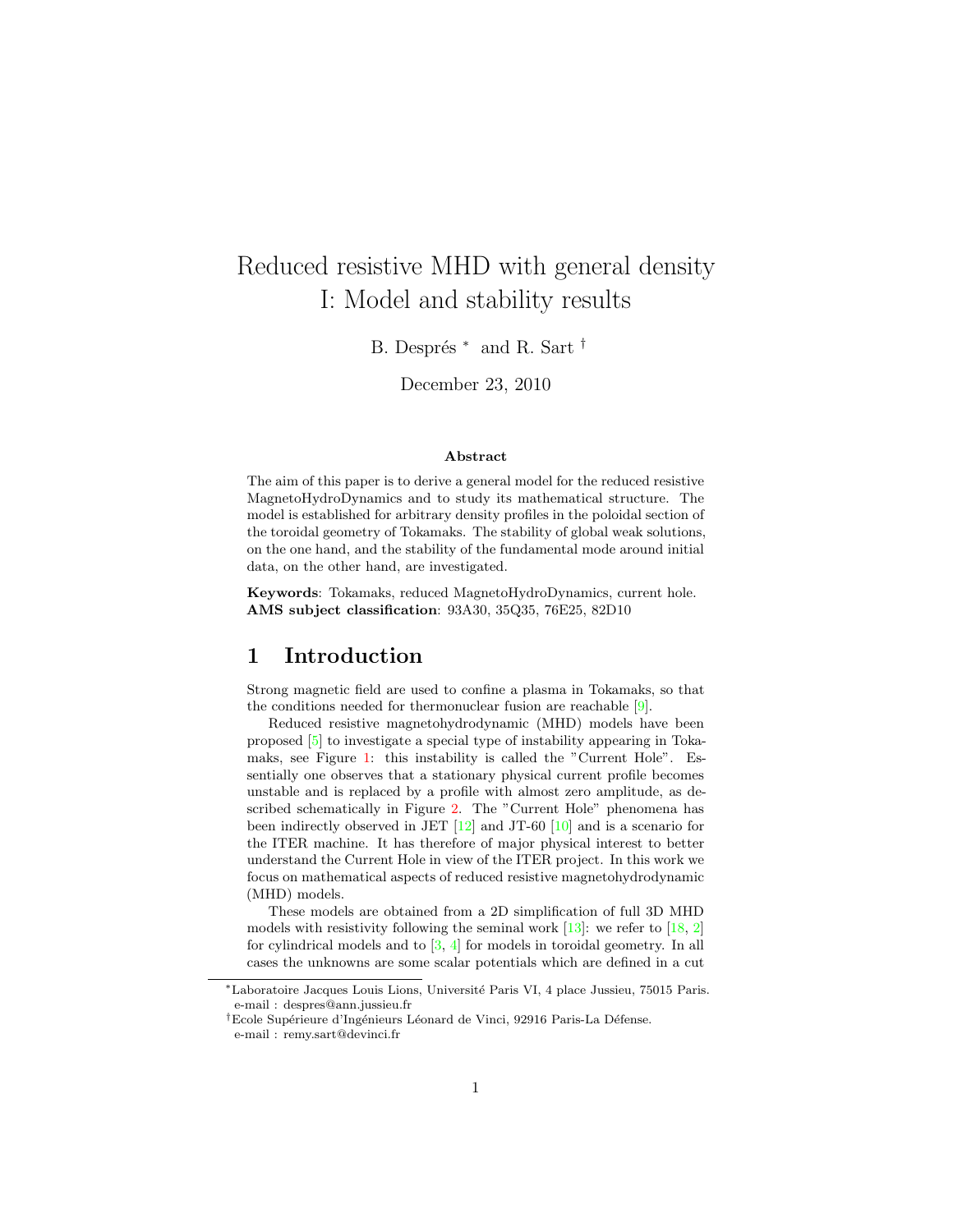

<span id="page-1-0"></span>Figure 1: Schematic description of the poloidal section of a tokamak. The poloidal section is represented by the grey region plus the white region  $Ω$ . The main part of the plasma is assumed to be in the white region. The models developed in this work are defined in the 2D domain Ω.



<span id="page-1-1"></span>Figure 2: Principle of the Current Hole [\[5\]](#page-26-1). The exterior part of the grey region is still the wall of the tokamak chamber. At  $t = 0$  the plasma current is negative inside the center region of the domain  $\Omega$ and positive around. In some specific circumstances, it appears to be unstable: the negative internal current is replaced by an almost zero current.

of the initial 3D domain: the cut is planar in [\[18,](#page-27-1) [2\]](#page-26-4) and it is a poloidal section of a torus in  $[3, 4]$  $[3, 4]$ . Other generalized reduced MHD models may be found in [\[14\]](#page-27-2).

The first aim of this work is to derive an original and more general reduced resistive MHD model. With respect to the usual reduced resistivity models [\[18,](#page-27-1) [2,](#page-26-4) [3,](#page-26-5) [4\]](#page-26-6), we need less severe assumptions on the density profile,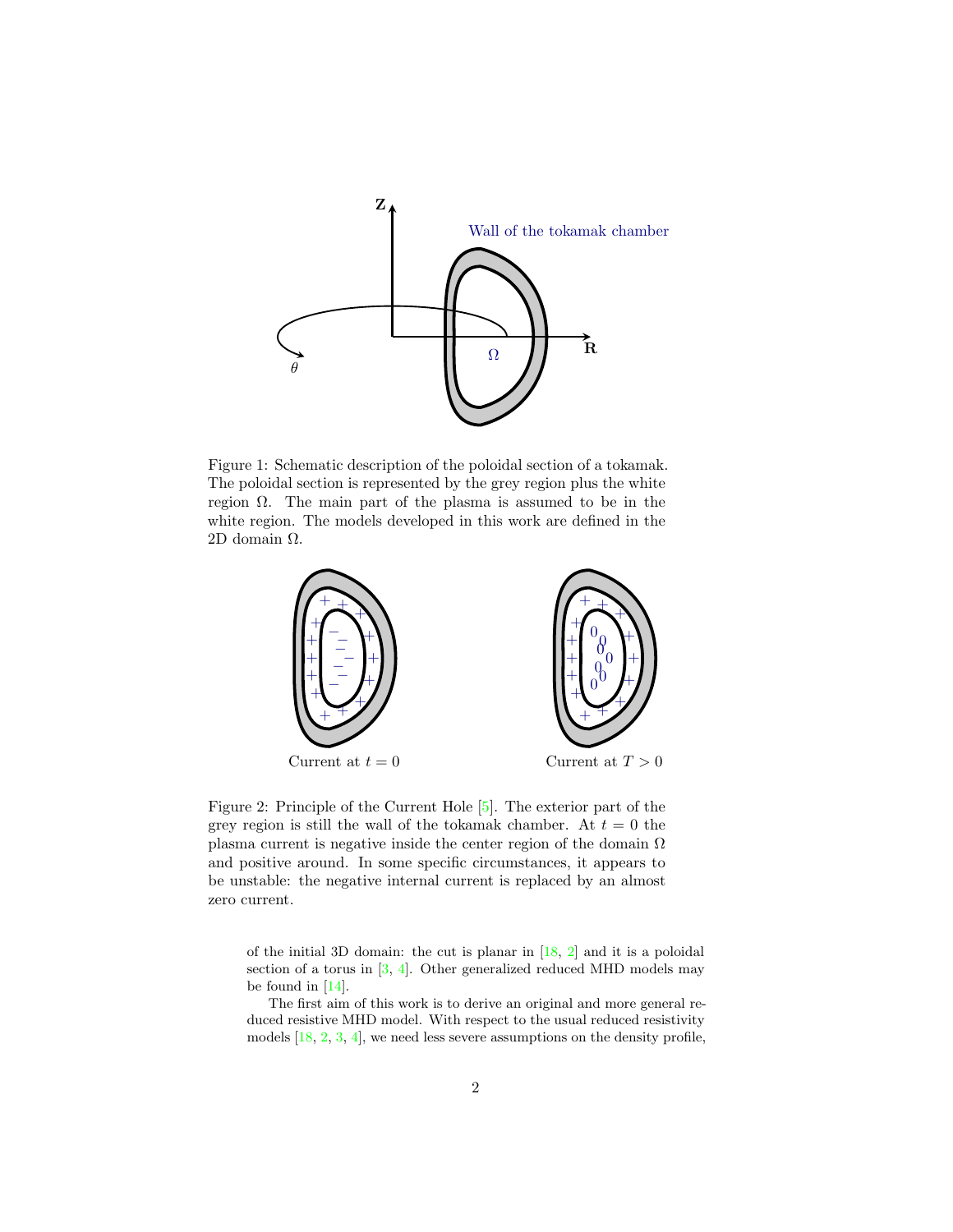as it is explained in Figure [3.](#page-2-0) In our work the density profile is a general given function. To our knowledge all previous models are special cases of our model. In  $[18, 2]$  $[18, 2]$  the density is constant and this means that the flow is assumed to be incompressible. In [\[3,](#page-26-5) [4\]](#page-26-6) the density is scaled as  $R^{-2}$ and it corresponds to a flow in rotation and in inertial equilibrium (see Remark [4\)](#page-8-0). Traditionally [\[3,](#page-26-5) [4\]](#page-26-6), the family of 2D reduced MHD models is derived using an assumption of small curvature ( $\varepsilon \ll 1$ ) and an assumption of small ratio of fluid pressure over magnetic pressure  $(\beta \ll 1)$ . For the ITER project the curvature is moderate ( $\varepsilon \approx 0.3$ ), so it is better to derive the model without using expansion with respect to  $\varepsilon$ : this is precisely what we do in Section [3,](#page-4-0) even if it is possible to recover the basic reduced MHD model as a limit of our model (see Remark [6\)](#page-9-0). Since the fluid pressure does not show up in the final model, it means that we implicitly assume a small  $\beta$  regime.

The second aim is to study some mathematical properties of this general model: in this work we focus on the stability analysis of solutions because this issue seems to be important in order to establish a mathematical foundation for the simulations reported in  $[5, 7]$  $[5, 7]$ . The model is endowed with an important energy identity, see [\(13\)](#page-11-0) and further generalization. The stability results of this work are based on this energy estimate. Two types of stability are observed: stability of unsteady weak solutions and stability of particular stationary solutions which are constructed from the first eigenvector of the Grad-Shafranov operator.



<span id="page-2-0"></span>Figure 3: Cut of the density profile inside the Tokamaks chamber. The abscisse is  $R \in [R^-R^+]$  with  $0 < R^- < R^+$ . The Strauss profile refers to the incompressible model  $[18, 2, 5]$  $[18, 2, 5]$  $[18, 2, 5]$  $[18, 2, 5]$ ; the Briguglio profile refers to the  $\rho R^2$  constant profile used in [\[3,](#page-26-5) [4,](#page-26-6) [5\]](#page-26-1); the arbitrary profile corresponds to the new model proposed in this work. We believe that this profile is closer to the real situation in Tokamaks because the density of the plasma is higher in the core of the Tokamak.

## 2 Geometry and notations

The toroidal geometry of a generic tokamak is depicted in figure [1.](#page-1-0) The geometry is a torus obtained by the rotation of a poloidal section around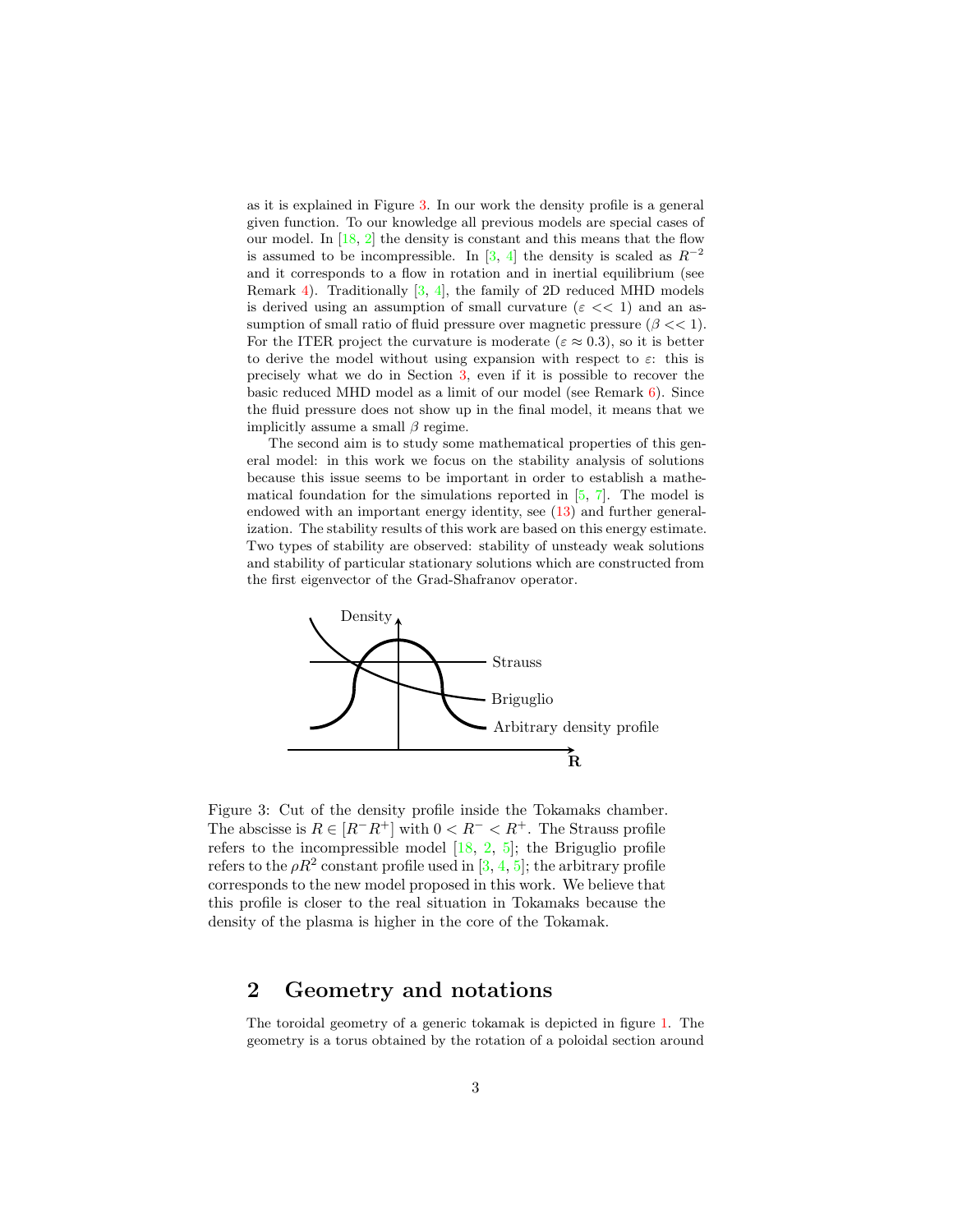the axis Z. We will use the cylindrical coordinates  $(R, \theta, Z)$  which are related to the standard Cartesian coordinates  $(X, Y, Z)$  through

$$
\begin{cases}\nX = R\cos\theta, \\
Y = R\sin\theta.\n\end{cases}
$$

We assume that the interesting part of the plasma is confined in a two dimensional poloidal domain  $\Omega$  (see Figure [1\)](#page-1-0). It means that the plasma is confined in the three dimensional domain

$$
(R, Z, \theta) \in \Omega \times [0, 2\pi[.
$$

### 2.1 System of resistive MHD equations

The starting point of the modelling is the full system of resistive MHD equations

$$
\begin{cases}\n\partial_t \rho + \nabla \cdot (\rho \mathbf{u}) = 0, \\
\partial_t \mathbf{B} = \nabla \wedge (\mathbf{u} \wedge \mathbf{B}) - \nabla \wedge (\eta \nabla \wedge \mathbf{B}), \\
\partial_t (\rho \mathbf{u}) + \nabla \cdot (\rho \mathbf{u} \otimes \mathbf{u}) + \nabla p = \mathbf{J} \wedge \mathbf{B}, \quad \mathbf{J} = \nabla \wedge \mathbf{B}.\n\end{cases}
$$
\n(1)

<span id="page-3-0"></span>In the equation [\(1\)](#page-3-0),  $\rho$  is the density, **u** is the velocity, **B** is the magnetic field and J is the current.

### 2.2 Reduced resistive model with general density

Some notations are introduced in this paragraph.

The Poisson brackets of two scalar functions is

$$
[a, b] = \partial_R a \partial_Z b - \partial_Z a \partial_R b.
$$

The Grad-Shafranov operator is defined by

$$
\Delta^{\star}\psi = R\left(\partial_Z\left(\frac{\partial_Z\psi}{R}\right) + \partial_R\left(\frac{\partial_R\psi}{R}\right)\right) = \partial_{RR}\psi + \partial_{ZZ}\pi - \frac{1}{R}\partial_R\psi.
$$

The **diffusion operator**  $\Delta_{\rho}$  is defined by

$$
\Delta_{\rho} \Phi = \rho R \left( \partial_Z \left( \frac{\partial_Z \psi}{\rho R} \right) + \partial_R \left( \frac{\partial_R \psi}{\rho R} \right) \right) = \Delta^* \Phi - \frac{1}{\rho} (\partial_R \rho \partial_R \Phi + \partial_Z \rho \partial_Z \Phi).
$$

Definition 1. Reduced resistivity MHD model with general density

*The model writes*

$$
\begin{cases} \n\partial_t \psi = \frac{1}{\rho R} [\psi, \Phi] + \eta \Delta^* \psi, \\
\partial_t \omega = \frac{1}{\rho R} [\omega, \Phi] - 2 \frac{1}{(\rho R)^2} [\rho R, \Phi] \omega + \rho R \left[ \psi, \frac{1}{\rho R^2} \Delta^* \psi \right],\n\end{cases} \tag{2}
$$

<span id="page-3-1"></span>*with*  $\Delta_{\rho} \Phi = \omega$ *. The domain is*  $(R, Z) \in \Omega$ *. The density profile is given. It is a time-independent and smooth function:*

$$
\rho \in W^{1,\infty}(\Omega), \quad 0 < \rho_- \le \rho \le \rho_+.
$$
 (3)

<span id="page-3-2"></span>*The resistivity is*  $\nu \geq 0$ *. The system is supplemented with natural Dirichlet boundary conditions*

$$
\psi = \Phi = 0 \text{ on } \partial\Omega.
$$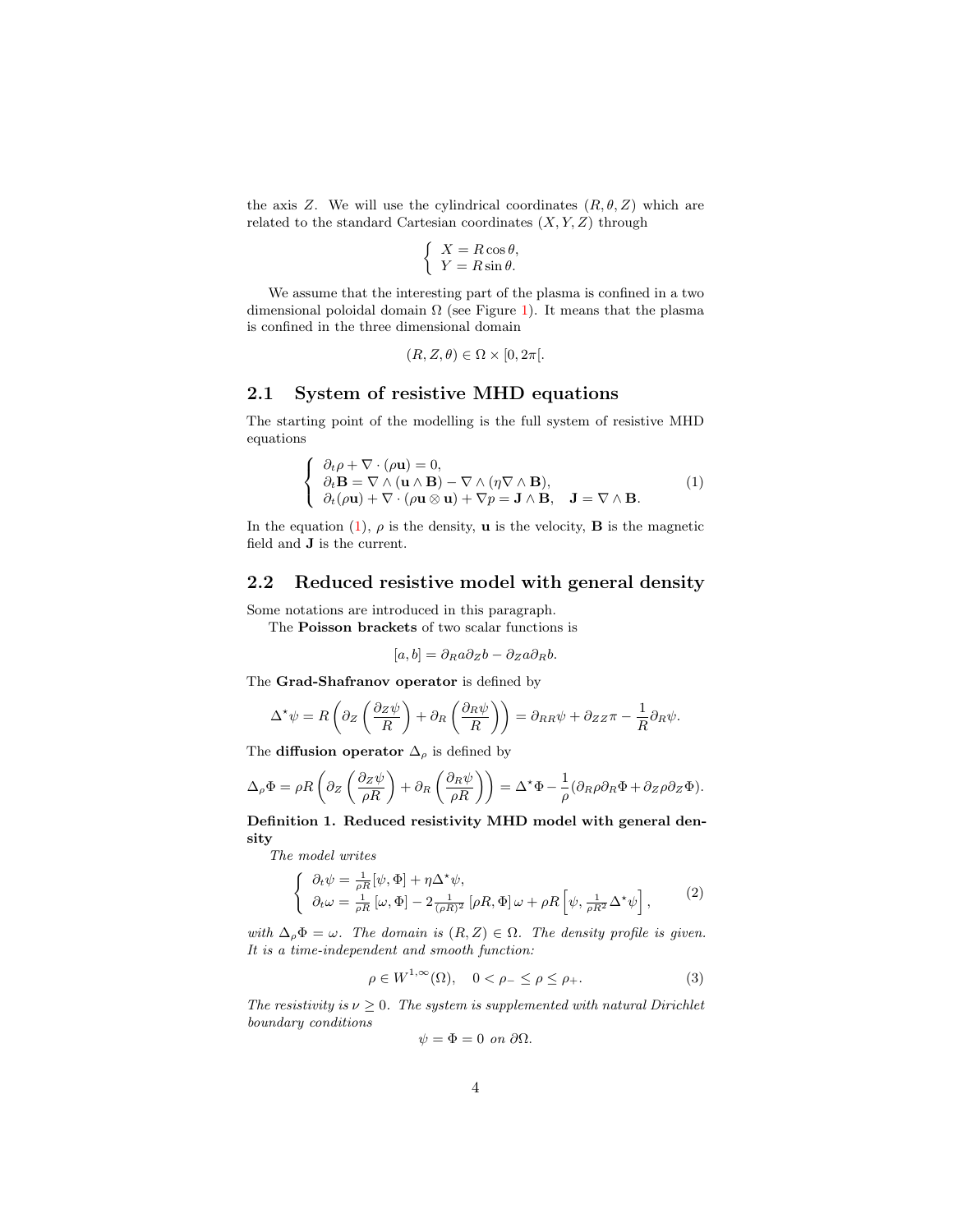The scalar potential  $\psi$  is the magnetic flux. The scalar potential  $\Phi$  is the velocity potential and  $\rho$  is a given density profile. The magnetic field is derived from the magnetic flux

$$
\mathbf{B} = \nabla \psi \wedge \nabla \theta. \tag{4}
$$

<span id="page-4-1"></span>Since  $\nabla \theta = \frac{1}{R} \mathbf{e}_{\theta}$  then  $\mathbf{B} = \nabla \psi \wedge \nabla \theta = \frac{1}{R} \nabla \psi \wedge \mathbf{e}_{\theta}$ . Here the  $\nabla$  operator is defined in the  $X, Y, Z$  system of coordinates. By definition

$$
\mathbf{B} = \nabla \wedge (\psi \nabla \theta) \implies \nabla \cdot \mathbf{B} = 0.
$$

And also

$$
\mathbf{B}\cdot\mathbf{e}_{\theta}=0
$$

which means that the magnetic field is poloidal.

Remark 2. *In Section [5](#page-12-0) we will consider another boundary condition, just for the simplicity of the mathematical analysis. In the numerical simulation of the Current Hole [\[5,](#page-26-1) [7\]](#page-26-7) the numerical solution is negligible at the boundary so that the boundary conditions is of very little importance in this paper.*

<span id="page-4-2"></span>Remark 3. *An important simplification has been made in [\(4\)](#page-4-1). Indeed a more general representation formula [\[6\]](#page-26-8) would be*

$$
\mathbf{B} = F_0(t)\nabla\theta + \nabla\psi \wedge \nabla\theta
$$

*with a given*  $F_0(t)$ *. It means that the toroidal main magnetic field*  $F_0(t)\nabla\theta$ *is neglected in [\(4\)](#page-4-1). If one does not neglect this contribution, additional terms appear in the equations but we do not take it into account in this work.* In some sense the source term  $J_c$  in  $(28)$  is a way to reintroduce *this contribution.*

Flows such that the density is unchanged correspond to  $\nabla \cdot (\rho \mathbf{u}) = 0$ . It is therefore convenient to assume that the velocity is represented in the form

$$
\mathbf{u} = \frac{1}{\rho} \nabla \Phi \wedge \nabla \theta = \frac{1}{\rho R} \nabla \Phi \wedge \mathbf{e}_{\theta}
$$

so that  $\nabla \cdot (\rho \mathbf{u}) = 0$  holds true. Note that the velocity is also poloidal, that is  $\mathbf{u} \cdot \mathbf{e}_{\theta} = 0$ . One has by construction that

$$
\partial_t \rho + \nabla \cdot (\rho \mathbf{u}) = 0.
$$

That is why the density in [\(2\)](#page-3-1) a given constant function  $\rho(R, Z)$  and independent of the time variable.

## <span id="page-4-0"></span>3 Derivation of the model

This section is devoted to the derivation of  $(2)$  from  $(1)$  after convenient simplifications.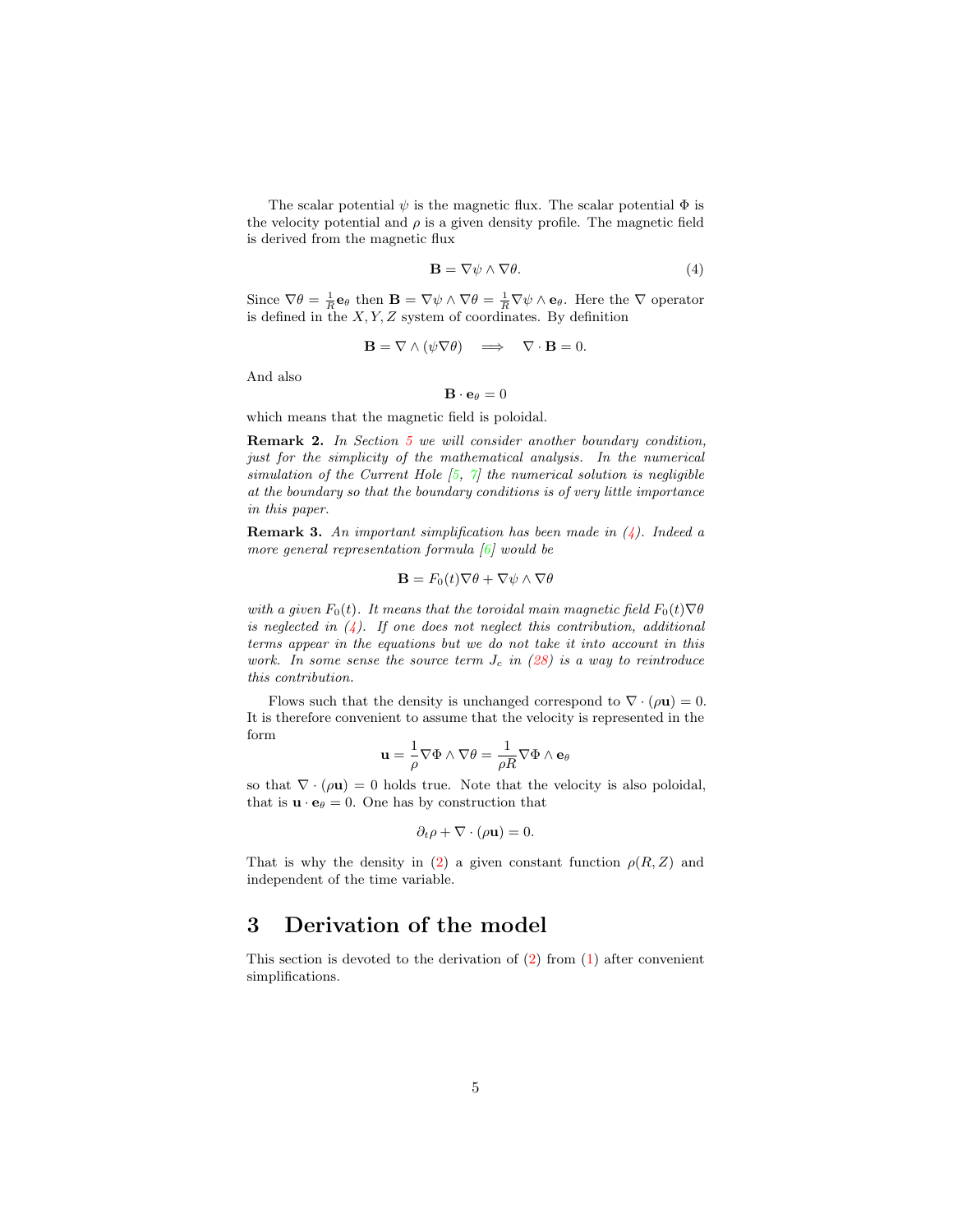## 3.1 The magnetic equation

<span id="page-5-0"></span>Consider the magnetic equation of [\(1\)](#page-3-0)

$$
\partial_t \mathbf{B} = \nabla \wedge (\mathbf{u} \wedge \mathbf{B}) - \nabla \wedge (\eta \nabla \wedge \mathbf{B}). \tag{5}
$$

Since B is a rotational, we get

$$
\partial_t \psi \nabla \theta = \mathbf{u} \wedge \mathbf{B} - \eta \nabla \wedge \mathbf{B} + \text{ a gradient}
$$

This gradient is set to zero and we will consider solutions of

$$
\frac{1}{R}\partial_t\psi\mathbf{e}_{\theta} = \mathbf{u} \wedge \mathbf{B} - \eta \nabla \wedge \mathbf{B}.
$$

Let us make two more hypotheses. Assume that the potentials are independent of the angle variables, that is

$$
\psi = \psi(R, Z)
$$
 and  $\Phi = \Phi(R, Z)$ .

Then

$$
\mathbf{u} = \frac{1}{\rho R} \nabla \Phi \wedge \mathbf{e}_{\theta} = \frac{1}{\rho R} \left( -\partial_Z \Phi \mathbf{e}_R + \partial_R \Phi \mathbf{e}_Z \right)
$$

and similarly

$$
\mathbf{B} = \frac{1}{R} \left( -\partial_Z \psi \mathbf{e}_R + \partial_R \psi \mathbf{e}_Z \right),\,
$$

so that

$$
\mathbf{u} \wedge \mathbf{B} = \frac{1}{\rho R^2} \left( \partial_R \psi \partial_Z \Phi - \partial_Z \psi \partial_R \Phi \right) \mathbf{e}_{\theta} = \frac{1}{\rho R^2} [\psi, \Phi] \mathbf{e}_{\theta}.
$$

To compute  $\nabla \wedge \mathbf{B}$  we first notice that  $\nabla \wedge \mathbf{e}_R = \nabla \wedge (\nabla R) = 0$  and that  $\nabla \wedge \mathbf{e}_Z = 0$ . Therefore

$$
\nabla \wedge \mathbf{B} = \left(-\nabla \left(\frac{\partial z \psi}{R}\right) \wedge \mathbf{e}_R + \nabla \left(\frac{\partial_R \psi}{R}\right) \wedge \mathbf{e}_Z\right).
$$

The first term is

$$
\nabla \left( \frac{\partial z \psi}{R} \right) \wedge \mathbf{e}_R = \left( \partial_R \left( \frac{\partial z \psi}{R} \right) \mathbf{e}_R + \partial_Z \left( \frac{\partial z \psi}{R} \right) \mathbf{e}_Z + \frac{1}{R} \partial_\theta \left( \frac{\partial z \psi}{R} \right) \mathbf{e}_\theta \right) \wedge \mathbf{e}_R
$$
  
=  $\partial_Z \left( \frac{\partial z \psi}{R} \right) \mathbf{e}_\theta.$ 

The second term is

$$
\nabla \left( \frac{\partial_R \psi}{R} \right) \wedge \mathbf{e}_Z = \left( \partial_R \left( \frac{\partial_R \psi}{R} \right) \mathbf{e}_R + \partial_Z \left( \frac{\partial_R \psi}{R} \right) \mathbf{e}_Z + \frac{1}{R} \partial_\theta \left( \frac{\partial_R \psi}{R} \right) \mathbf{e}_\theta \right) \wedge \mathbf{e}_Z
$$
  
= 
$$
- \partial_R \left( \frac{\partial_R \psi}{R} \right) \mathbf{e}_\theta.
$$

So

$$
\nabla \wedge \mathbf{B} = -\left(\partial_Z \left(\frac{\partial_Z \psi}{R}\right) + \partial_R \left(\frac{\partial_R \psi}{R}\right)\right) \mathbf{e}_{\theta} = -\frac{1}{R} \Delta^* \psi \mathbf{e}_{\theta}.
$$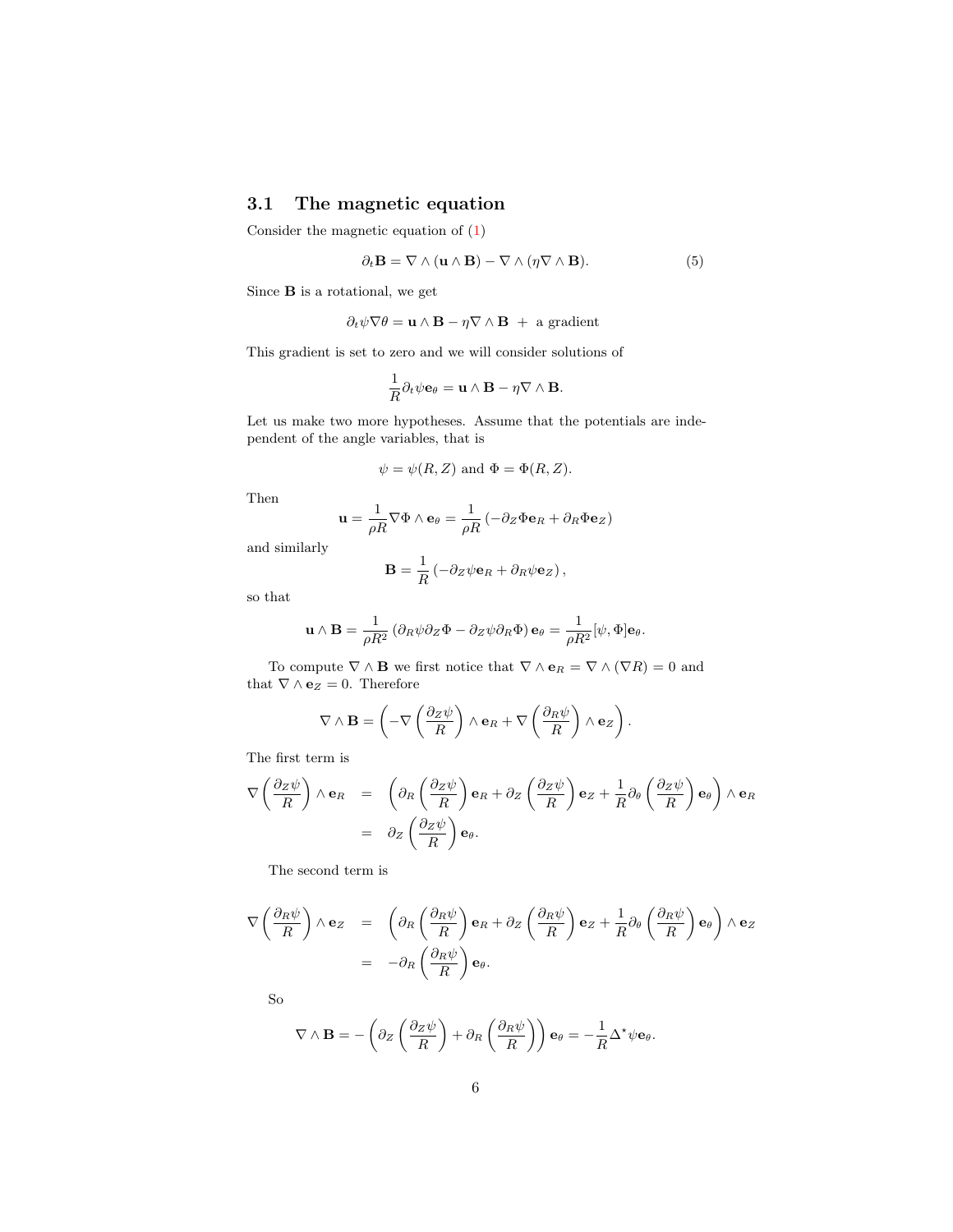The equation [\(5\)](#page-5-0) writes

$$
\frac{1}{R}\partial_t\psi\mathbf{e}_{\theta} = \frac{1}{\rho R^2}[\psi,\Phi]\mathbf{e}_{\theta} + \eta\frac{1}{R}\Delta^{\star}\psi\mathbf{e}_{\theta}.
$$

<span id="page-6-0"></span>After simplification we obtain the scalar equation

$$
\partial_t \psi = \frac{1}{\rho R} [\psi, \Phi] + \eta \Delta^* \psi.
$$
 (6)

## 3.2 The impulse equation

We start from the impulse equation

$$
\partial_t \mathbf{u} + \nabla \mathbf{u} \mathbf{u} + \frac{1}{\rho} \nabla p = \frac{\mathbf{J} \wedge \mathbf{B}}{\rho}, \quad \mathbf{J} = \nabla \wedge \mathbf{B}.
$$

Define the vectorial vorticity

$$
\Omega = \nabla \wedge {\bf u}
$$

with the equation

$$
\partial_t \Omega + \nabla \wedge (\nabla \mathbf{u} \mathbf{u}) = \nabla \wedge \left( \frac{\mathbf{J} \wedge \mathbf{B}}{\rho} \right)
$$

where we have assume either that  $\nabla p$  is small with respect to all other terms (it is a low  $\beta$  assumption) or that the pressure is a function of the density so that  $\frac{1}{\rho} \nabla p = \nabla q(\rho)$  has zero vorticity. One has

$$
\Omega = \nabla \wedge \left( \frac{1}{\rho} \nabla \Phi \wedge \nabla \theta \right)
$$
\n
$$
= \frac{1}{\rho} \nabla \wedge (\nabla \Phi \wedge \nabla \theta) - \frac{1}{\rho^2} \nabla \rho \wedge (\nabla \Phi \wedge \nabla \theta)
$$
\n
$$
= \frac{1}{\rho} \left( -\frac{1}{R} \Delta^* \Phi \mathbf{e}_{\theta} \right) - \frac{1}{\rho^2} \left( (\nabla \rho \cdot \nabla \theta) \nabla \Phi - (\nabla \rho \cdot \nabla \Phi) \nabla \theta \right)
$$
\n
$$
= \left( -\frac{1}{\rho R} \Delta^* \Phi + \frac{1}{\rho^2 R} (\nabla \rho \cdot \nabla \Phi) \right) \mathbf{e}_{\theta}.
$$

The equation rewrites

$$
\Omega = -\frac{1}{\rho R} \Delta_\rho \Phi {\bf e}_\theta.
$$

Notice that by construction

$$
\Delta_{\rho} \Phi = \rho R \left( \partial_R \left( \frac{1}{\rho R} \partial_R \Phi \right) + \partial_Z \left( \frac{1}{\rho R} \partial_Z \Phi \right) \right)
$$

and

$$
\Delta^\star = \Delta_{\rho\equiv 1}.
$$

Next, since  $(\nabla \psi \cdot \mathbf{e}_{\theta}) = 0$ , the computation of the right hand side  $\nabla \wedge (\frac{\mathbf{J} \wedge \mathbf{B}}{\rho})$  gives

$$
\frac{\mathbf{J}\wedge\mathbf{B}}{\rho}=-\left(\frac{\Delta^{\star}\psi\mathbf{e}_{\theta}}{\rho R}\right)\wedge\left(\frac{\nabla\psi\wedge\mathbf{e}_{\theta}}{R}\right)=-\frac{1}{\rho R^{2}}\Delta^{\star}\psi\nabla\psi.
$$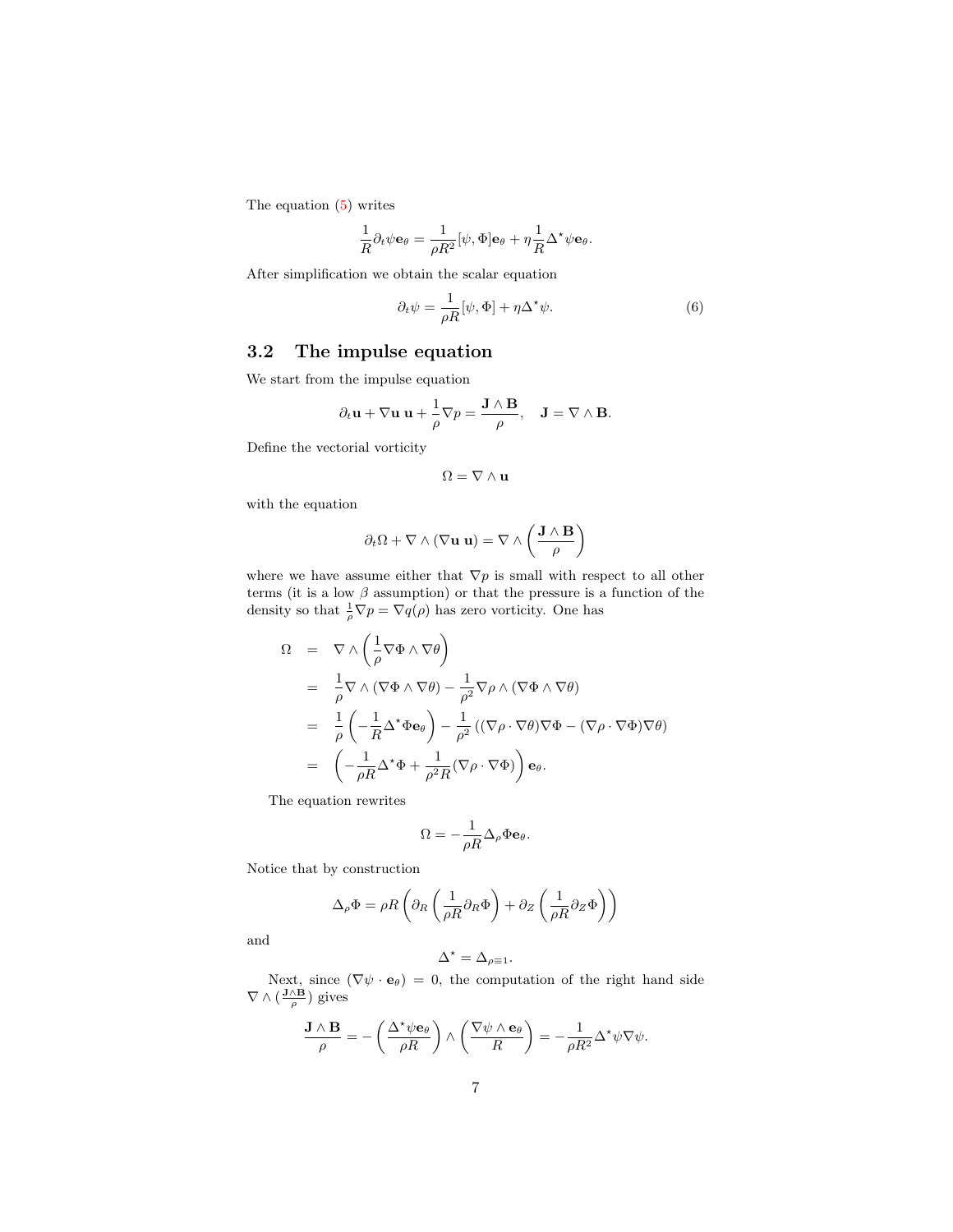Therefore

$$
\frac{\mathbf{J} \wedge \mathbf{B}}{\rho} = -\left(\frac{\Delta^* \psi \partial_R \psi}{\rho R^2} \mathbf{e}_R + \frac{\Delta^* \psi \partial_Z \psi}{\rho R^2} \mathbf{e}_Z\right),\,
$$

and then

$$
\nabla \wedge \left(\frac{\mathbf{J} \wedge \mathbf{B}}{\rho}\right) = -\left(\nabla \left(\frac{\Delta^* \psi \partial_R \psi}{\rho R^2}\right) \wedge \mathbf{e}_R + \nabla \left(\frac{\Delta^* \psi \partial_Z \psi}{\rho R^2}\right) \wedge \mathbf{e}_Z\right)
$$
  
= 
$$
-\left(\partial_Z \left(\frac{\Delta^* \psi \partial_R \psi}{\rho R^2}\right) - \partial_R \left(\frac{\Delta^* \psi \partial_Z \psi}{\rho R^2}\right)\right) \mathbf{e}_{\theta}
$$
  
= 
$$
-\left[\psi, \frac{1}{\rho R^2} \Delta^* \psi\right] \mathbf{e}_{\theta}.
$$

Finally we analyze  $\nabla \wedge (\nabla \mathbf{u} \mathbf{u})$ . One has

$$
\mathbf{u} = -\frac{1}{\rho R} \partial_Z \Phi \mathbf{e}_R + \frac{1}{\rho R} \partial_R \Phi \mathbf{e}_Z = \alpha \mathbf{e}_R + \beta \mathbf{e}_Z
$$

where we have set  $\alpha = -\frac{1}{\rho R} \partial_Z \Phi$  and  $\beta = \frac{1}{\rho R} \partial_R \Phi$ . Therefore  $\nabla$ **u** =  $\alpha \nabla$ **e**<sub>R</sub> + **e**<sub>R</sub>  $\otimes \nabla \alpha$  + **e**<sub>Z</sub>  $\otimes \nabla \beta$ .

Noticing that  $\nabla \mathbf{e}_R = \frac{1}{R} \mathbf{e}_\theta \otimes \mathbf{e}_\theta$ , one obtains

$$
\nabla \mathbf{u}\mathbf{u} = (\alpha \partial_R \beta + \beta \partial_Z \beta) \mathbf{e}_R + (\alpha \partial_R \alpha + \beta \partial_Z \alpha) \mathbf{e}_Z
$$

and

$$
\nabla \wedge (\nabla \mathbf{u} \mathbf{u}) = \nabla (\alpha \partial_R \beta + \beta \partial_Z \beta) \wedge \mathbf{e}_R + \nabla (\alpha \partial_R \alpha + \beta \partial_Z \alpha) \wedge \mathbf{e}_Z
$$
  
= 
$$
(\partial_Z (\alpha \partial_R \beta + \beta \partial_Z \beta) - \partial_R (\alpha \partial_R \alpha + \beta \partial_Z \alpha)) \mathbf{e}_\theta
$$
  
= 
$$
A \mathbf{e}_\theta.
$$

One has the identity

$$
A = \alpha \partial_R (\partial_Z \alpha - \partial_R \beta) + \beta \partial_Z (\partial_Z \alpha - \partial_R \beta) + (\partial_R \alpha + \partial_Z \beta) (\partial_Z \alpha - \partial_R \beta).
$$
  
By definition

$$
\partial_Z \alpha - \partial_R \beta = -\partial_R \left( \frac{1}{\rho R} \partial_R \Phi \right) - \partial_Z \left( \frac{1}{\rho R} \partial_Z \Phi \right) = -\frac{1}{\rho R} \Delta_\rho \Phi.
$$

One also has

$$
\partial_R \alpha + \partial_Z \beta = -\partial_R \left( \frac{1}{\rho R} \partial_Z \Phi \mathbf{e}_R \right) + \partial_Z \left( \frac{1}{\rho R} \partial_R \Phi \mathbf{e}_R \right)
$$
  

$$
= \frac{\partial_R (\rho R)}{(\rho R)^2} \partial_Z \Phi - \frac{\partial_Z (\rho R)}{(\rho R)^2} \partial_R \Phi
$$
  

$$
= \frac{1}{(\rho R)^2} [\rho R, \Phi].
$$

Therefore

$$
A = \frac{\partial_Z \Phi}{\rho R} \partial_R \left( \frac{\Delta_\rho \Phi}{\rho R} \right) - \frac{\partial_R \Phi}{\rho R} \partial_Z \left( \frac{\Delta_\rho \Phi}{\rho R} \right) - \frac{1}{(\rho R)^3} [\rho R, \Phi]
$$
  
= 
$$
\frac{1}{(\rho R)^2} [\Delta_\rho \Phi, \Phi] + 2 \frac{1}{(\rho R)^3} [\rho R, \Phi] \Delta_\rho \Phi.
$$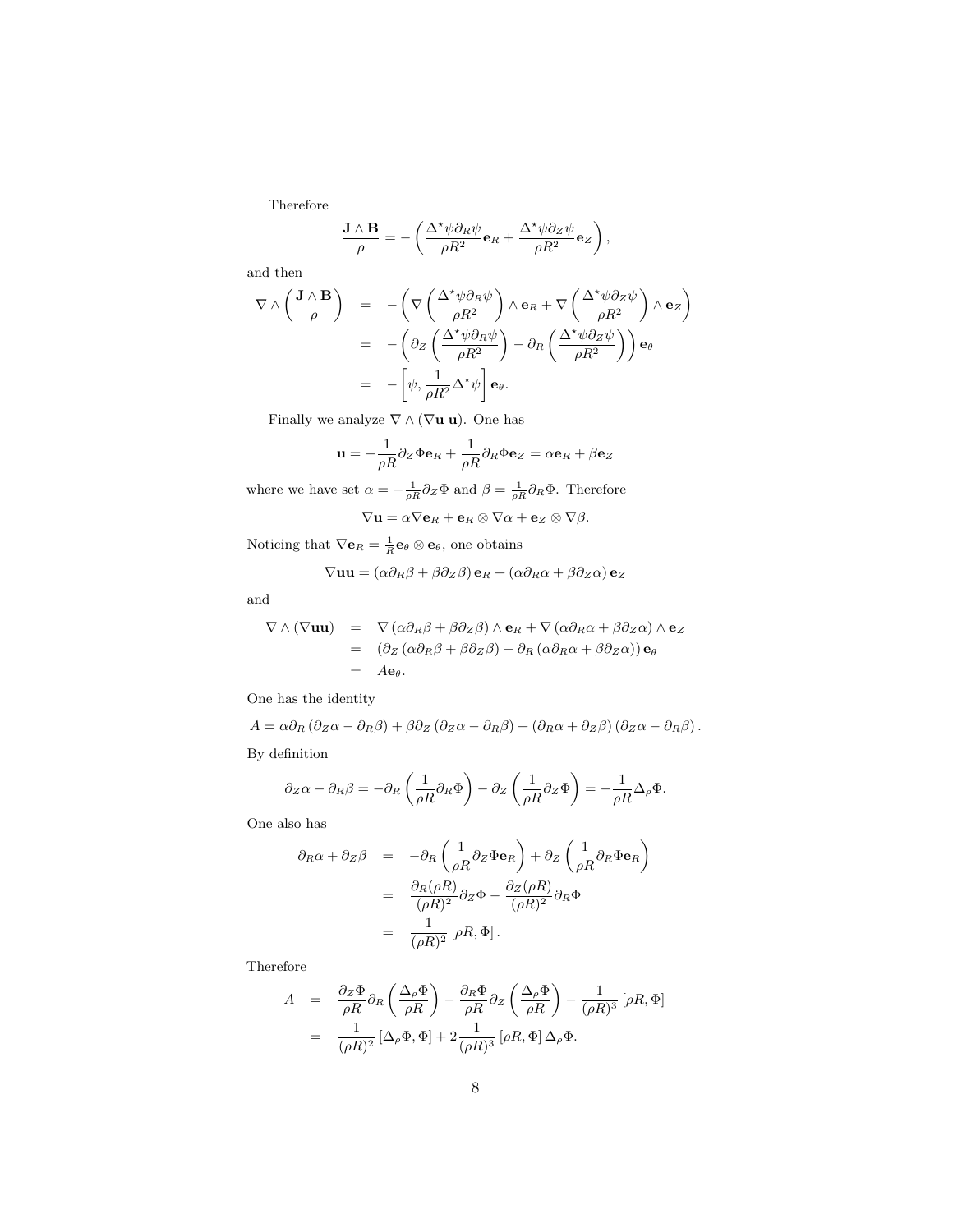For convenience we define

$$
\omega = \Delta_{\rho} \Phi.
$$

The equation rewrites

$$
-\frac{1}{\rho R}\partial_t\omega\mathbf{e}_{\theta} + \frac{1}{(\rho R)^2}[\omega,\Phi]\mathbf{e}_{\theta} + 2\frac{1}{(\rho R)^3}[\rho R,\Phi]\omega\mathbf{e}_{\theta} = -[\psi,\frac{1}{\rho R^2}\Delta^{\star}\psi]\mathbf{e}_{\theta}.
$$

<span id="page-8-1"></span>We finally deduce the scalar equation

$$
\partial_t \omega = \frac{1}{\rho R} \left[ \omega, \Phi \right] - 2 \frac{1}{(\rho R)^2} \left[ \rho R, \Phi \right] \omega + \rho R \left[ \psi, \frac{1}{\rho R^2} \Delta^* \psi \right]. \tag{7}
$$

<span id="page-8-0"></span>The reduced resistive MHD model [\(1\)](#page-3-0) corresponds to [\(6\)](#page-6-0) and [\(7\)](#page-8-1).

Remark 4. Cylindrical geometry with a constant  $\rho R^2.$ 

<span id="page-8-2"></span>*It is described in [\[20,](#page-27-3) [5\]](#page-26-1). In our case it is sufficient to set*

$$
\rho = \frac{K}{R^2} \tag{8}
$$

*in the general model [\(6-](#page-6-0)[7\)](#page-8-1). It corresponds to a situation [\[16\]](#page-27-4) where the plasma in the torus is in uniform rotation with a constant angular velocity* ωc*. In this case the centrifugal acceleration is*

$$
\rho v^2 = \rho R^2 \omega_c^2.
$$

*If this centrifugal force is constant, then the plasma is in some kind of mechanical equilibrium. It corresponds precisely to [\(8\)](#page-8-2).*

### 3.3 Non dimensional system

It is convenient to write the equations [\(1\)](#page-3-0) with non dimensional variables. One rescales the time

$$
\tau = \frac{t}{T_0}.
$$

The radius is  $0 < R^- \leq R \leq R^+$ . Define the small parameter

$$
\varepsilon = \frac{R^+ - R^-}{R^+ + R^-}.
$$

The parameter  $\varepsilon$  controls the curvature of the torus. If  $\varepsilon = 0$  the torus degenerates to a infinite cylinder. Set

$$
a = \frac{R^+ - R^-}{2}
$$
 and  $R_0 = \frac{R^+ + R^-}{2}$ .

This parameter a is the half small axis of the poloidal section of the chamber of the tokamak. Notice that

$$
R_0\varepsilon=a.
$$

Since a is considered as a constant, it means that  $R_0$  has a  $\varepsilon^{-1}$  dependency. Proposition 5. *The non-dimensional version of [\(1\)](#page-3-0) writes*

<span id="page-8-3"></span>
$$
\begin{cases} \n\partial_{\tau}\psi = \frac{1}{\rho(1+\varepsilon x)} \left[ \psi, \Phi \right] + \eta \Delta^{\star}\psi, \\
\partial_{\tau}\omega = \frac{1}{\rho(1+\varepsilon x)} \left[ \omega, \Phi \right] - \frac{2}{\rho^2(1+\varepsilon x)^2} \left[ \rho(1+\varepsilon x), \Phi \right] \omega + \rho(1+\varepsilon x) \left[ \psi, \frac{1}{\rho(1+\varepsilon x)^2} \Delta^{\star}\psi \right] \n\end{cases}
$$
\n(9)

.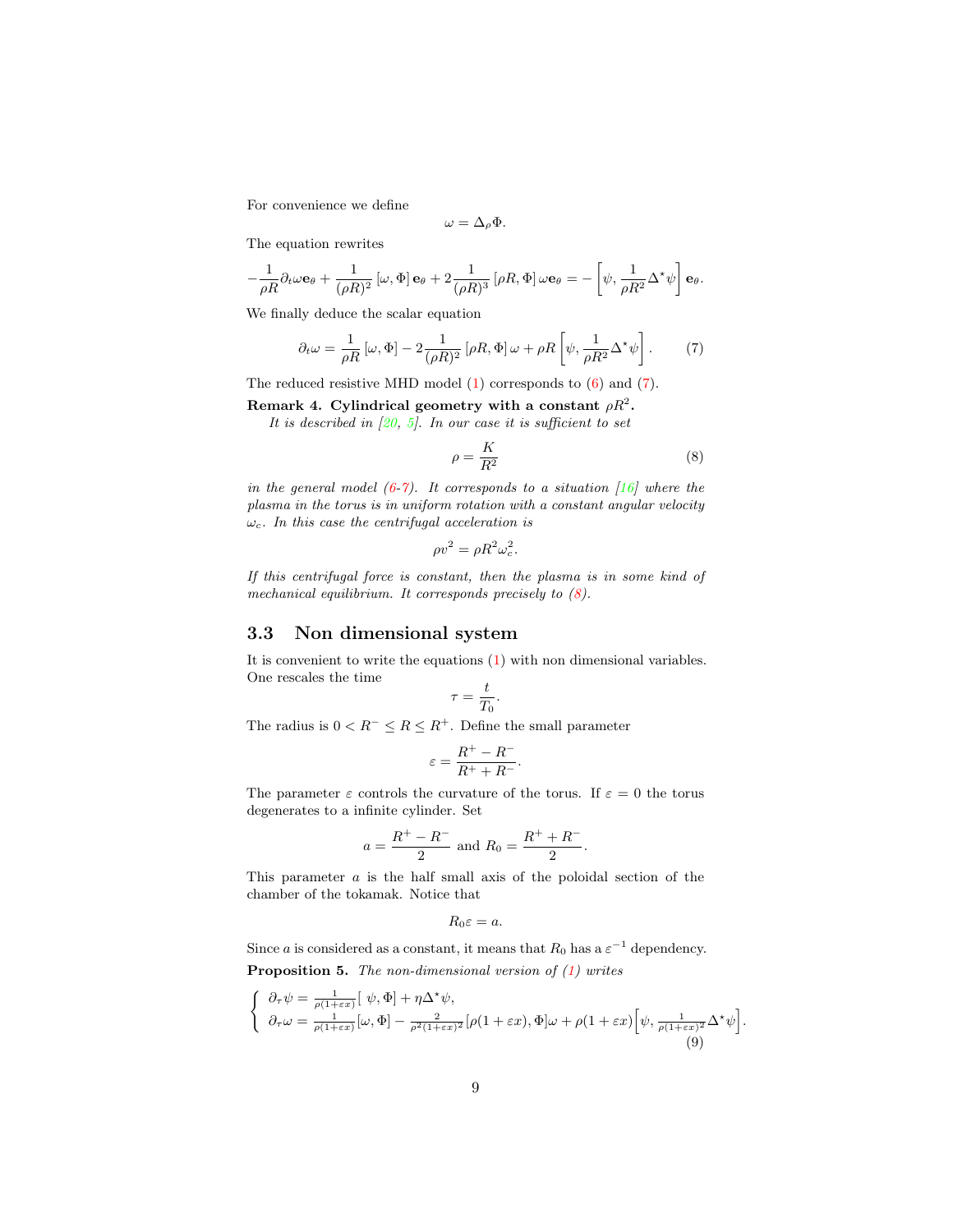*Proof.* One has

$$
\begin{cases}\nR = \frac{a}{\varepsilon}(1 + \varepsilon x), & x \in [-1, 1], \\
Z = ay, & y \in \left[-\frac{b}{a}, \frac{b}{a}\right].\n\end{cases}
$$

We use the variables  $(x, y)$  instead of  $(R, Z)$ . The reference density is  $\rho_0$ so that  $\hat{\rho}$  is the rescaled density

$$
\rho=\rho_0\widehat{\rho}.
$$

We consider a reference velocity

$$
u_0=\frac{a}{T_0}
$$

and a reference magnetic field

$$
B_0^2 = \rho_0 u_0^2 = \frac{\rho_0 D^2}{T_0^2}.
$$

We rescale the potentials

$$
\left\{ \begin{array}{c} \psi = \frac{B_0 a^2}{\varepsilon} \widehat{\psi}, \\ \Phi = \frac{u_0 \rho_0 a^2}{\varepsilon} \widehat{\Phi}. \end{array} \right.
$$

The rescaled Poisson bracket corresponds to

$$
\widehat{[u,v]} = \partial_x u \partial_y v - \partial_y u \partial_x v = a^2 [a, b].
$$

The rescaled Grad-Shafranov operator is

$$
\widehat{\Delta^{\star}} = \partial_{xx} + \partial_{yy} - \frac{\varepsilon}{1 + \varepsilon x} \partial_x = a^2 \Delta^{\star}.
$$

The rescaled density operator is

$$
\widehat{\Delta_{\rho}} = a^2 \Delta_{\rho}.
$$

We finally obtain, defining the rescaled resistivity  $\eta = Du_0\hat{\eta}$ , the model in non-dimensional variables

$$
\left\{\n\begin{aligned}\n\partial_{\tau}\widehat{\psi} &= \frac{1}{\widehat{\rho}(1+\varepsilon x)} \widehat{[\widehat{\psi},\widehat{\Phi}]} + \widehat{\eta}\widehat{\Delta^{\star}\psi}, \\
\partial_{\tau}\widehat{\omega} &= \frac{1}{\widehat{\rho}(1+\varepsilon x)} \widehat{[\widehat{\omega},\widehat{\Phi}]} - \frac{2}{\widehat{\rho}^2(1+\varepsilon x)^2} \left[\widehat{\rho}(1+\varepsilon x),\widehat{\Phi}\right] \widehat{\omega} + \widehat{\rho}(1+\varepsilon x) \left[\widehat{\psi},\widehat{\frac{1}{\widehat{\rho}(1+\varepsilon x)^2}}\widehat{\Delta^{\star}\psi}\right].\n\end{aligned}\n\right.
$$

#### <span id="page-9-0"></span>Remark 6. Planar geometry with incompressibility

*We set*  $\rho = 1$  *and*  $\varepsilon = 0$  *in* [\(9\)](#page-8-3)*. The model corresponds to the seminal reduced resistive incompressible model [\[18\]](#page-27-1) in a cylinder.*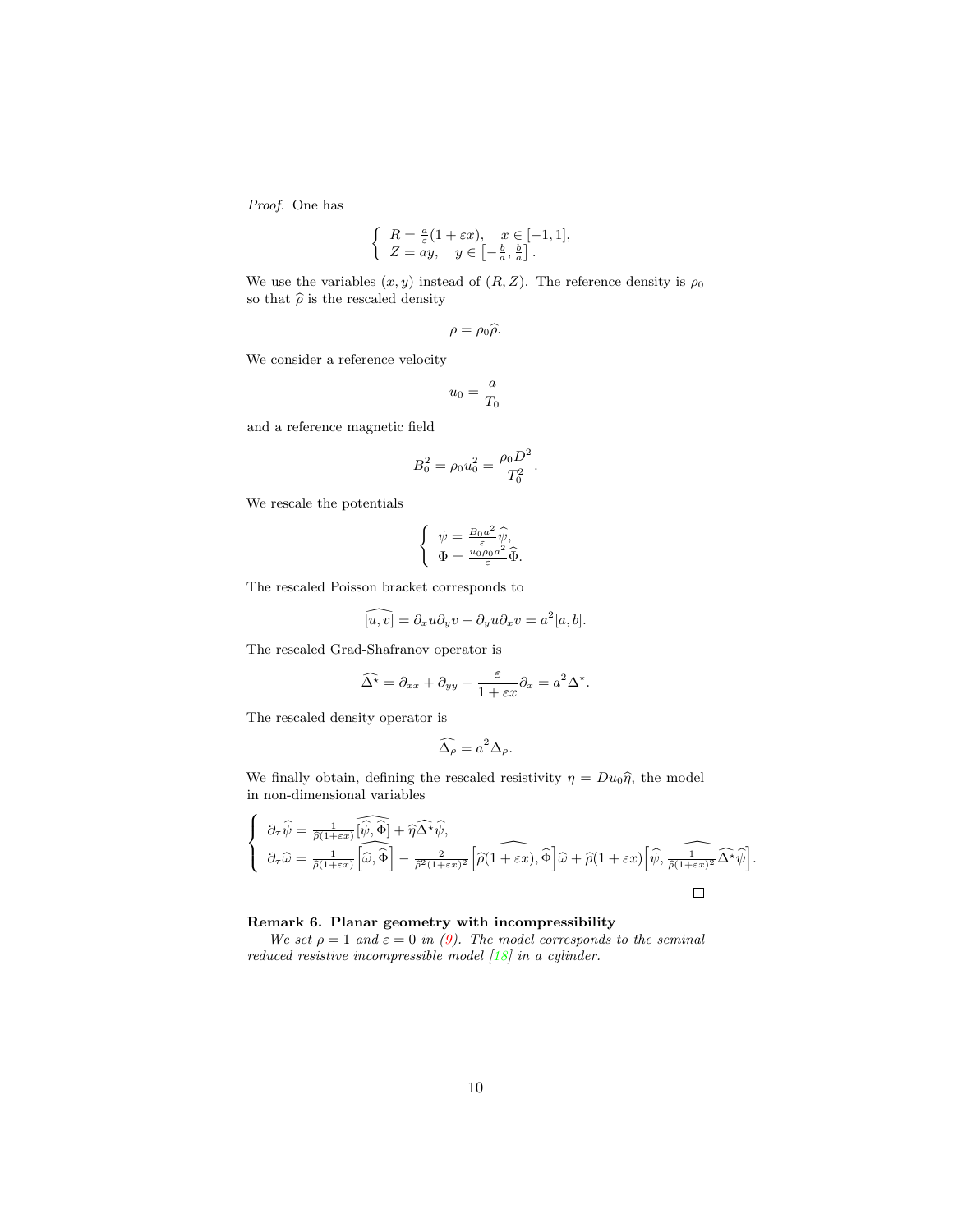### 3.4 A general viscous model

From that point we are interested in proving some regularity results about the following system

<span id="page-10-0"></span>
$$
\begin{cases} \n\partial_t \psi = \frac{1}{\rho R} [\psi, \Phi] + \eta \Delta^* \psi, \\
\partial_t \omega = \rho R \left( \frac{1}{(\rho R)^2} [\omega, \Phi] + \left[ \frac{1}{(\rho R)^2}, \Phi \right] \omega \right) + \rho R \left[ \psi, \frac{1}{\rho R^2} \Delta^* \psi \right] + \nu \Delta_\rho \omega,\n\end{cases} \tag{10}
$$

<span id="page-10-1"></span>with  $\Delta_{\rho} \Phi = \omega$ , with Dirichlet boundary conditions for all unknowns

$$
\psi = \Phi = \frac{\partial \Phi}{\partial n} = 0 \text{ on } \partial \Omega,
$$
\n(11)

<span id="page-10-2"></span>and corresponding to the initial data

$$
(\Phi, \psi)_{t=0} = (\Phi_0, \psi_0). \tag{12}
$$

With respect to [\(2\)](#page-3-1) we have added a viscous term  $\nu \Delta_{\rho} \omega$  in the second equation. This term models the viscosity of the fluid. In the sequel we will study the mathematical consequences of this choice. In case of a constant  $\rho R^2$  (cf Remark [4\)](#page-8-0), then  $\Delta_{\rho}\omega$  is equal to the viscous operator considered in [\[5\]](#page-26-1). Further investigations are needed to establish the optimal expression of this viscous term. We have also made another modifications in the boundary condition which now contains an homogeneous Neumann condition for the variable Φ. This is for mathematical convenience because it slightly simplifies the analysis.

## 4 Identities

We quote several formal identities which are true for regular solutions of the preceding system [\(10](#page-10-0)[-11\)](#page-10-1).

### 4.1 Preservation of the total magnetic flux

**Lemma 7.** *Assume*  $\eta = \nu = 0$ *. Then regular solutions of [\(10-](#page-10-0)[11\)](#page-10-1) satisfy* 

$$
\frac{d}{dt} \int_{\Omega} \rho R \psi dR dZ = 0.
$$

*Proof.* It comes from

$$
\frac{d}{dt}\int_{\Omega}\rho R\psi = \int_{\Omega}[\psi,\Phi] = \int_{\Omega}(\partial_R(\psi\partial_Z\Phi) - \partial_Z(\psi\partial_R\Phi)) = \int_{\partial\Omega}\psi\partial_{tan}\Phi d\sigma = 0.
$$

In this formula  $\partial_{tan}$  is the tangential derivative. The boundary integral vanishes thanks to the Dirichlet boundary condition.  $\Box$ 

## 4.2 Preservation of the cross-helicity

**Lemma 8.** *Assume*  $\eta = \nu = 0$ *. Then regular solutions of [\(10-](#page-10-0)[11\)](#page-10-1) satisfy* 

$$
\frac{d}{dt}\int_{\Omega}\frac{1}{\rho R}\psi\omega dR dZ=0.
$$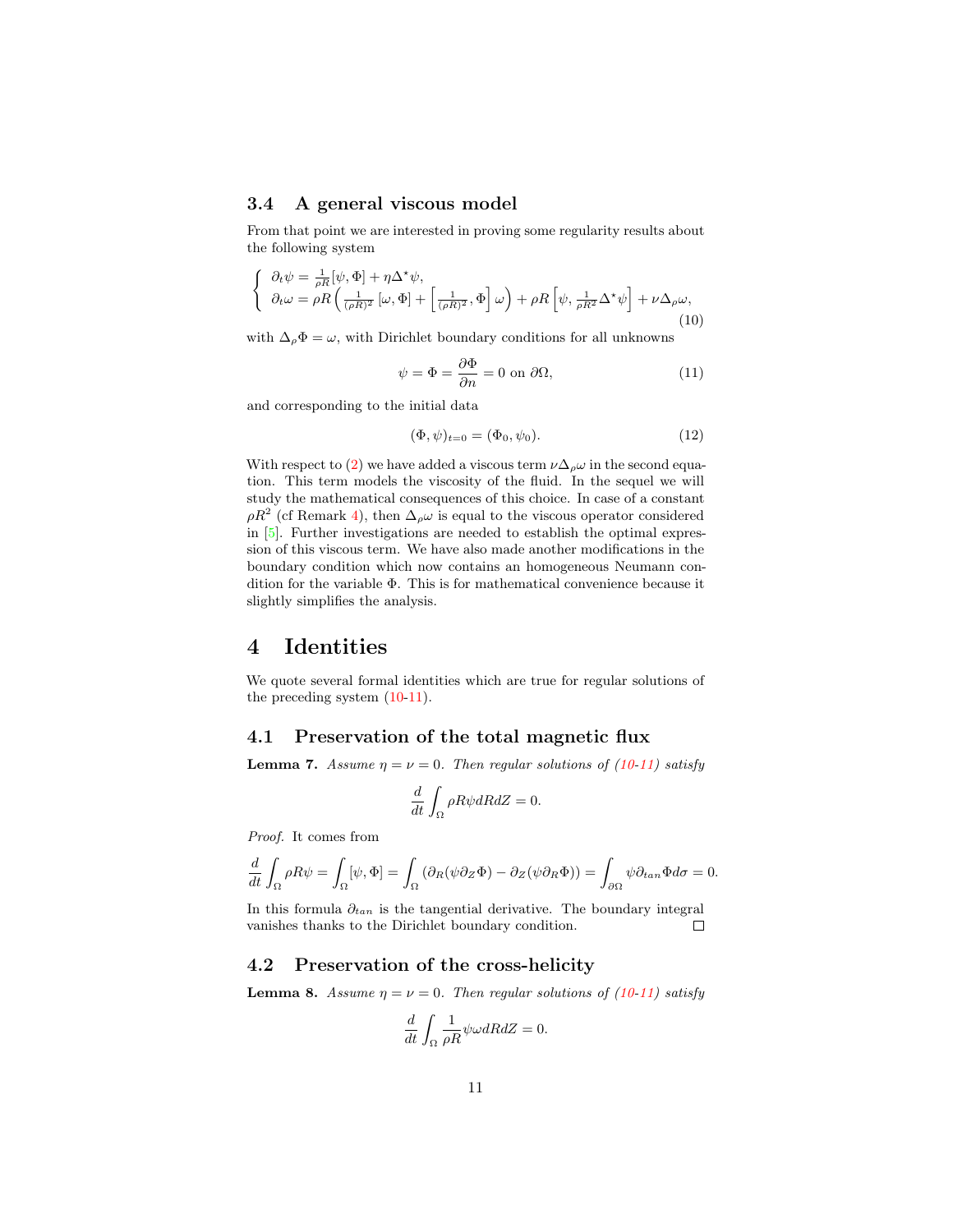*Proof.* It comes from

$$
\frac{d}{dt} \int_{\Omega} \frac{1}{\rho R} \psi \omega = \int_{\Omega} \frac{1}{\rho R} (\omega \partial_t \psi + \psi \partial_t \omega)
$$
\n
$$
= \int_{\Omega} \frac{1}{(\rho R)^2} \omega [\psi, \Phi] + \int_{\Omega} \psi \left( \frac{1}{(\rho R)^2} [\omega, \Phi] + \left[ \frac{1}{(\rho R)^2}, \Phi \right] \omega \right)
$$
\n
$$
+ \int_{\Omega} \psi \left[ \psi, \frac{1}{\rho R^2} \Delta^* \psi \right]
$$
\n
$$
= \int_{\Omega} \frac{1}{(\rho R)^2} [\omega \psi, \Phi] + \int_{\Omega} \left[ \frac{1}{(\rho R)^2}, \Phi \right] \omega \psi + \int_{\Omega} \left[ \frac{\psi^2}{2}, \frac{1}{\rho R^2} \Delta^* \psi \right]
$$
\n
$$
= 0
$$

after integration and use of the Dirichlet boundary condition.

 $\Box$ 

–

### 4.3 The energy identity

<span id="page-11-2"></span>This energy identity will have fundamental consequences in the sequel.

**Proposition 9.** *Assume*  $\eta \geq 0$  *and*  $\nu \geq 0$ *. Then regular solutions of [\(10](#page-10-0)[-11\)](#page-10-1) satisfy*

$$
\frac{1}{2}\frac{d}{dt}\int_{\Omega}\left(\frac{|\nabla\psi|^{2}}{R}+\frac{|\nabla\Phi|^{2}}{\rho R}\right)+\eta\int_{\Omega}\frac{|\Delta^{*}\psi|^{2}}{R}+\nu\int_{\Omega}\frac{|\Delta_{\rho}\Phi|^{2}}{\rho R}=0\qquad(13)
$$

<span id="page-11-0"></span>*Proof.*

• By multiplying the first equation of [\(10\)](#page-10-0) by  $\frac{\Delta^* \psi}{R}$ , we get

$$
\int_{\Omega} \partial_t \psi \frac{\Delta^* \psi}{R} = \int_{\Omega} \frac{1}{\rho R^2} [\psi, \Phi] \Delta^* \psi + \eta \int_{\Omega} \frac{|\Delta^* \psi|^2}{R}.
$$

Integrating by parts and using properties of the Poisson brackets, we obtain

$$
-\int_{\Omega} \partial_t \nabla \psi \cdot \left(\frac{\nabla \psi}{R}\right) = -\int_{\Omega} \left[\psi, \frac{1}{\rho R^2} \Delta^* \psi\right] \Phi + \eta \int_{\Omega} \frac{|\Delta^* \psi|^2}{R}
$$

<span id="page-11-1"></span>and then

−

$$
-\frac{1}{2}\frac{d}{dt}\int_{\Omega}\frac{|\nabla\psi|^{2}}{R}=-\int_{\Omega}\left[\psi,\frac{1}{\rho R^{2}}\Delta^{*}\psi\right]\Phi+\eta\int_{\Omega}\frac{|\Delta^{*}\psi|^{2}}{R}.\tag{14}
$$

• By multiplying the second equation of [\(10\)](#page-10-0) by  $\frac{\Phi}{\rho R}$ , we get

$$
\begin{array}{rcl} \displaystyle\int_\Omega \partial_t\omega \frac{\Phi}{\rho R} & = & \displaystyle\int_\Omega \frac{1}{(\rho R)^2}[\omega,\Phi]\Phi - \int_\Omega \frac{2}{(\rho R)^3}[\rho R,\Phi]\omega\Phi \\ & & \displaystyle\quad + \int_\Omega \left[\psi,\frac{1}{\rho R^2}\Delta^*\psi\right]\Phi + \nu\int_\Omega \Delta_\rho\omega\frac{\Phi}{\rho R}. \end{array}
$$

By similar calculations, we successively get

$$
-\int_{\Omega} \partial_t \left(\frac{\nabla \Phi}{\rho R}\right) \nabla \Phi = \int_{\Omega} \left[\Phi, \frac{1}{(\rho R)^2} \Phi\right] \omega - \int_{\Omega} \frac{2}{(\rho R)^3} [\rho R, \Phi] \omega \Phi
$$

$$
+ \int_{\Omega} \left[\psi, \frac{1}{\rho R^2} \Delta^* \psi\right] \Phi - \nu \int_{\Omega} \nabla \omega \cdot \frac{\nabla \Phi}{\rho R}
$$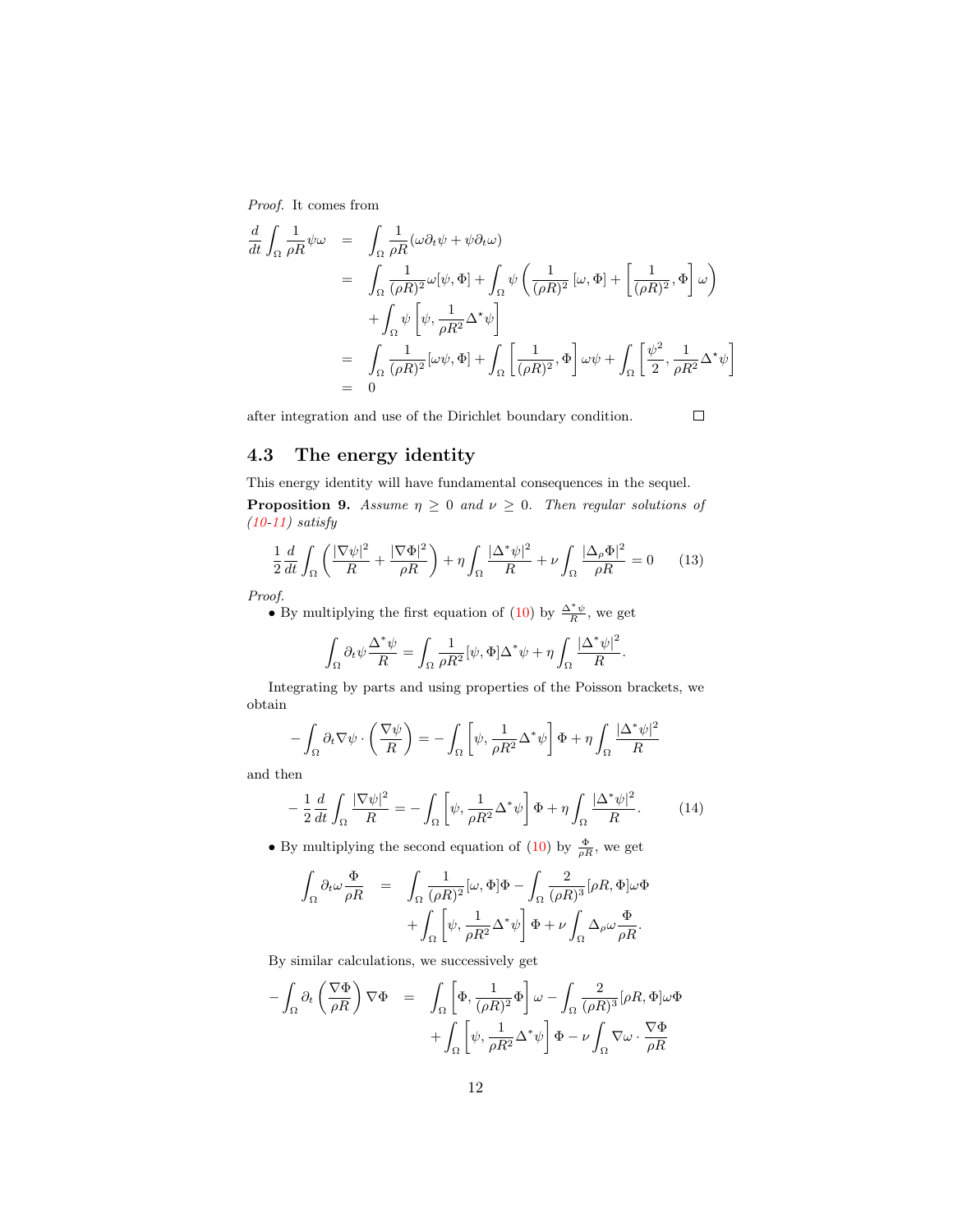<span id="page-12-1"></span>and

$$
-\frac{1}{2}\frac{d}{dt}\int_{\Omega}\frac{|\nabla\Phi|^{2}}{\rho R} = \int_{\Omega}\left[\Phi, \frac{1}{(\rho R)^{2}}\right]\Phi\omega - \int_{\Omega}\frac{2}{(\rho R)^{3}}[\rho R, \Phi]\omega\Phi
$$

$$
+\int_{\Omega}\underbrace{\Phi, \Phi}_{=0}\frac{1}{(\rho R)^{2}}\omega + \int_{\Omega}\left[\psi, \frac{1}{\rho R^{2}}\Delta^{*}\psi\right]\Phi
$$

$$
+\nu\int_{\Omega}\omega\frac{\Delta_{\rho}\Phi}{\rho R}
$$

$$
=\int_{\Omega}\left[\psi, \frac{1}{\rho R^{2}}\Delta^{*}\psi\right]\Phi + \nu\int_{\Omega}\frac{|\Delta_{\rho}\Phi|^{2}}{\rho R}.\qquad(15)
$$

• We conclude by summing  $(14)$  and  $(15)$ .

 $\Box$ 

## <span id="page-12-0"></span>5 Stability of weak solutions

In this section the stability of weak solutions is investigated. Our goal is to assess that variable density profiles are compatible with the standard theory of such systems for which we refer the reader to the seminal contributions  $[15, 21]$  $[15, 21]$ . We refer to  $[11]$  for a modern presentation of the theory in the context of liquid metals. Essentially it amounts to showing that the *a priori* estimates [\(16\)](#page-12-2) controls the continuity of the non linear terms of the general model. We will assume in this section that  $\nu > 0$ ,  $\eta > 0$ , that [\(3\)](#page-3-2) holds, and that  $0 < R^- < R < R^+$ .

#### 5.1 Main result

<span id="page-12-3"></span>Definition 10. *We define as a weak solution of the system [\(10-](#page-10-0)[11\)](#page-10-1), any couple of functions*  $(\psi, \Phi)$  *such that* 

*- the following properties of regularity are satisfied:*

$$
\nabla \Phi, \nabla \psi \in L^{\infty}(0, T; L^{2}(\Omega)) \quad and \quad \Delta \Phi, \Delta \psi \in L^{2}(0, T; L^{2}(\Omega)), \quad (16)
$$

*- the system* [\(10\)](#page-10-0) *holds in*  $\mathcal{D}'((0,T) \times \Omega)$ *, for any time*  $T > 0$ *,* 

<span id="page-12-2"></span>*- the homogeneous Dirichlet boundary conditions* [\(11\)](#page-10-1) *are satisfied in*  $\mathcal{D}'(\partial\Omega)$ :

$$
\Phi = \psi = \frac{\partial \Phi}{\partial n} = 0 \text{ on } \partial \Omega,
$$

*- the initial conditions* [\(12\)](#page-10-2) *hold with the associated regularities*

$$
\psi_0, \Phi_0 \in H_0^1(\Omega).
$$

<span id="page-12-4"></span>**Theorem 11.** *Consider a suitable sequence of regular solutions*  $(\Phi^n, \psi^n)_{n \in \mathbb{N}}$ *of equations* [\(10-](#page-10-0)[11\)](#page-10-1) satisfying  $\Phi_{|t=0}^n = \Phi_0 \in H_0^1(\Omega)$  and  $\psi_{|t=0}^n = \psi_0 \in$  $H_0^1(\Omega)$ . Then this sequence converges to a weak solution  $(\Phi, \psi)$  of  $(10-11)$  $(10-11)$ *in the sense of Definition [10.](#page-12-3)*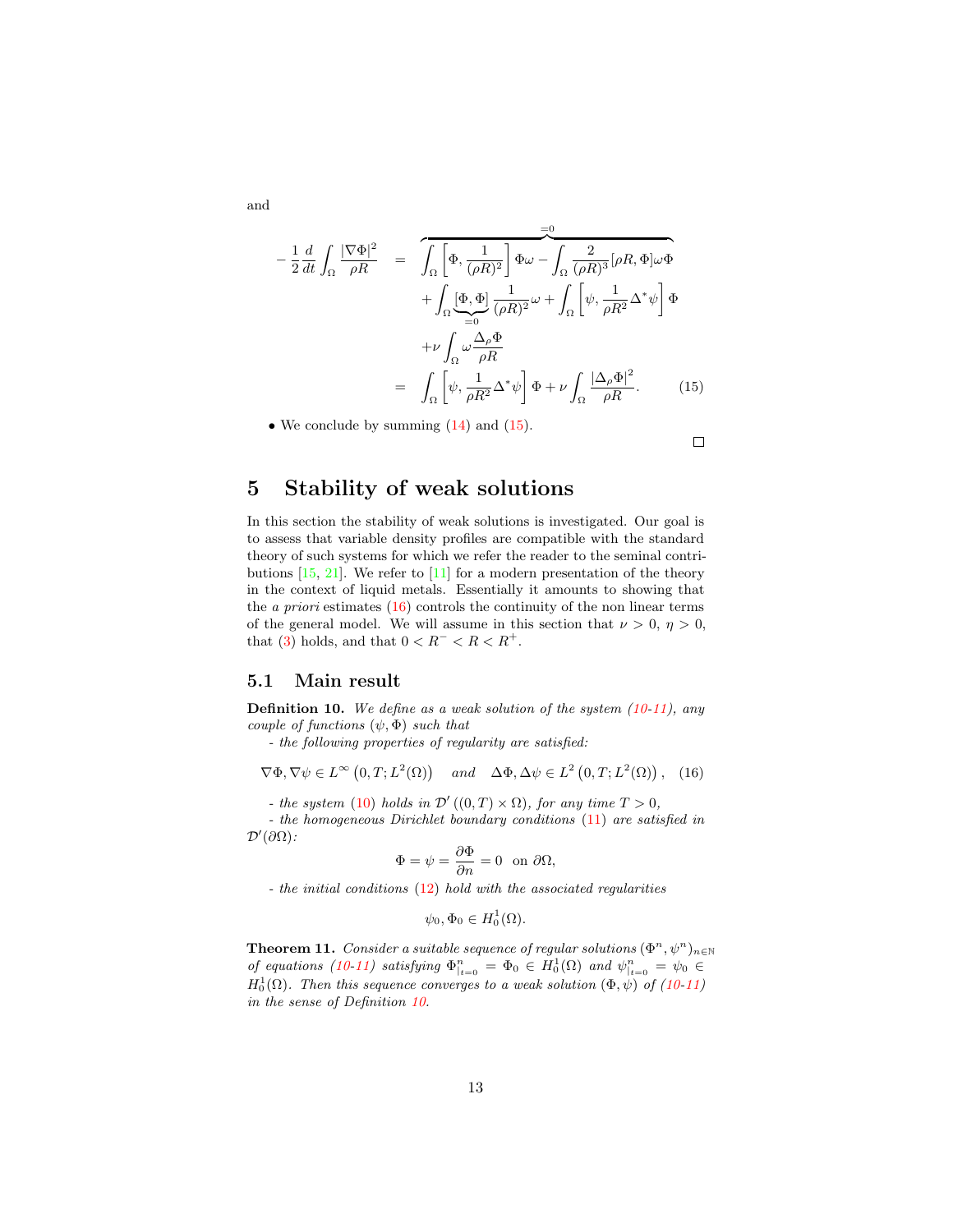### 5.2 Proof of theorem [11](#page-12-4)

We consider a sequence of regular solutions  $(\psi^n, \Phi^n)$  of  $(10-11)$  $(10-11)$  associated to the initial data  $(\psi_0^n, \Phi_0^n) \in H_0^1(\Omega) \times H_0^1(\Omega)$ .

#### 5.2.1 A priori estimates

Following the proof of Proposition [9,](#page-11-2) we notice that the boundary conditions [\(11\)](#page-10-1) make all boundary terms, appearing in the integrations by parts, vanish. Then we can recall here the energy identity, integrated on [0, t],  $t > 0$ , satisfied by  $(\psi^n, \Phi^n)$ :

$$
\int_{\Omega} \left( \frac{|\nabla \psi^n|^2}{2R} + \frac{|\nabla \Phi^n|^2}{2\rho R} \right) + \eta \int_0^t \int_{\Omega} \frac{|\Delta^* \psi^n|^2}{R} + \nu \int_0^t \int_{\Omega} \frac{|\Delta_\rho \Phi^n|^2}{\rho R} \n= \int_{\Omega} \left( \frac{|\nabla \psi_0^n|^2}{2R} + \frac{|\nabla \Phi_0^n|^2}{2\rho R} \right) < +\infty
$$
\n(17)

<span id="page-13-3"></span><span id="page-13-1"></span><span id="page-13-0"></span>**Lemma 12.** Any sequence of solutions  $\psi^n$  and  $\Phi^n$  of [\(10,](#page-10-0)[11\)](#page-10-1) satisfy

$$
\psi^n, \Phi^n \text{ bounded in } \mathcal{H} = L^\infty\left(0, T; H_0^1(\Omega)\right) \cap L^2\left(0, T; H^2(\Omega)\right) \tag{18}
$$

*independently of n and for any time*  $T > 0$ *.* 

 $\mathbf{u}$ 

<span id="page-13-2"></span>*Moreover, for all*  $\xi \in ]0,1[$ *, independently of n and for any time*  $T > 0$ *, we have*

$$
\nabla \psi^n, \nabla \Phi^n \text{ bounded in } \mathcal{K}_{\xi} = L^{\frac{2}{1-\xi}}(0, T; L^s(\Omega)), \text{ for all } s \in \left] 2, \frac{2}{\xi} \right[,
$$
\n(19)

*Therefore, there exists functions*  $(\psi, \Phi)$  *such that* 

$$
\psi^n \rightharpoonup \psi \text{ and } \Phi^n \rightharpoonup \Phi \text{ weakly in } \mathcal{H},
$$
  
\n
$$
\nabla \psi^n \rightharpoonup \nabla \psi \text{ and } \nabla \Phi^n \rightharpoonup \nabla \Phi \text{ weakly in } \mathcal{K}_{\xi}, \text{ for all } \xi \in ]0,1[,
$$
  
\n
$$
\Delta^* \psi^n \rightharpoonup \Delta^* \psi \text{ and } \omega^n \rightharpoonup \omega \text{ weakly in } L^2(0,T;L^2(\Omega)).
$$

*Proof.* The bounds [\(18\)](#page-13-0) are straightforward from [\(17\)](#page-13-1), since  $\rho$  and R are bounded from above and from below and since the Poincaré inequality is guaranteed by the homogeneous Dirichlet boundary conditions.

The bounds [\(19\)](#page-13-2) are obtained by interpolation. Indeed, the bounds [\(18\)](#page-13-0), together with the Sobolev embedding in 2-dimension  $H^1(\Omega) \subset L^p(\Omega)$ for all  $1 < p < +\infty$ , imply that  $\nabla \psi_n$  and  $\nabla \Phi_n$  are bounded in  $L^{\infty}(0,T;L^2(\Omega))$ and  $L^2(0,T;L^p(\Omega))$  for all  $1 < p < +\infty$ . The conclusion comes from the embedding

$$
L^{\infty}(0,T;L^{2}(\Omega))\cap L^{2}(0,T;L^{p}(\Omega))\subset L^{r}(0,T;L^{s}(\Omega))
$$

for all  $r, s$  such that

$$
\frac{1}{r} = \frac{1-\xi}{2}, \quad \frac{1}{s} = \frac{\xi}{2} + \frac{1-\xi}{p},
$$

with any  $\xi \in ]0,1[$  and any  $1 < p < +\infty$ .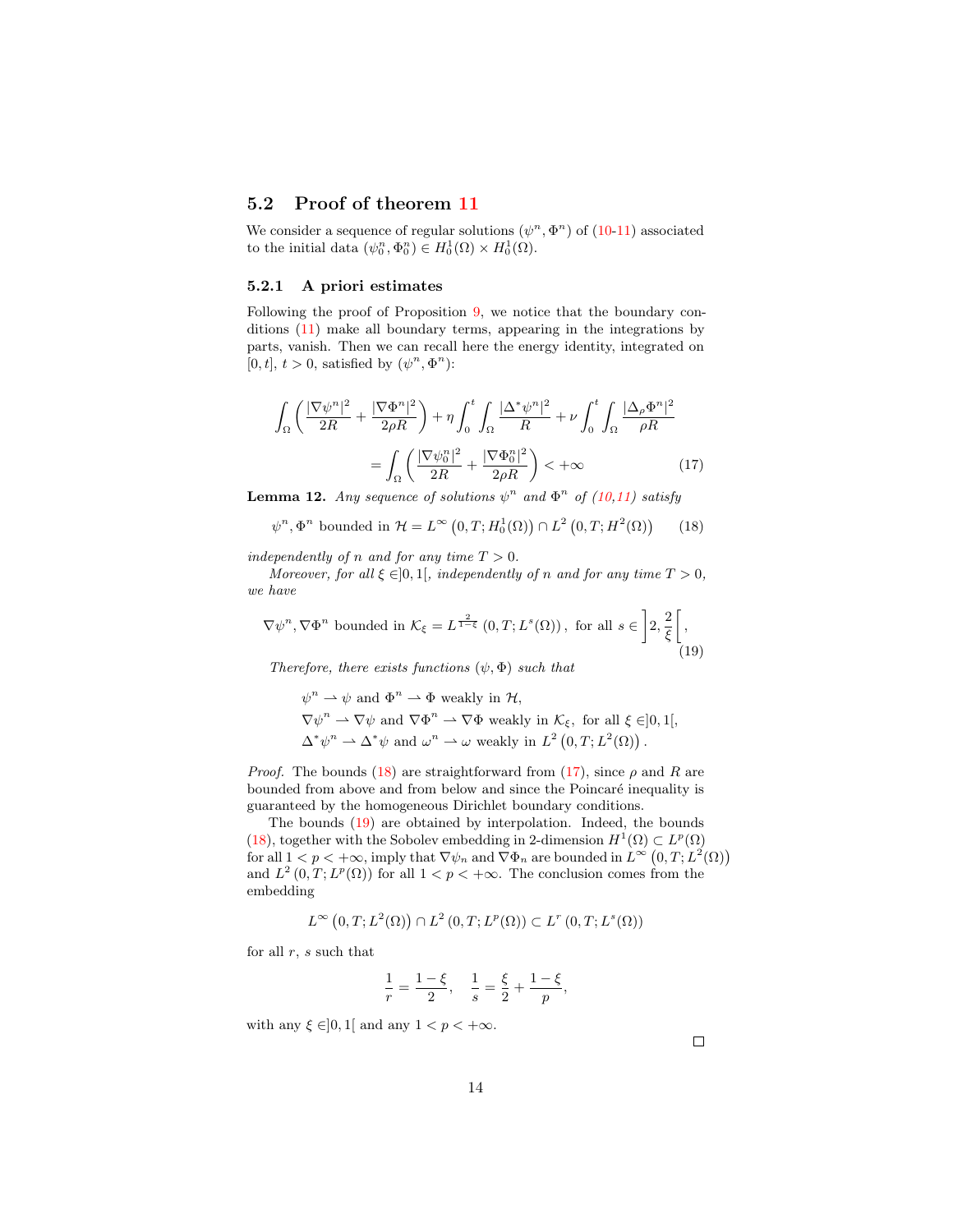#### 5.2.2 Compactness properties

<span id="page-14-1"></span>In order to have some compactness properties, we want to use the following theorems.

Theorem 13. *([\[15\]](#page-27-5), Theorem 5.1, p.58) Let* B *be a Banach space, and*  $B_0$  *and*  $B_1$  *be two reflexive Banach spaces. Assume*  $B_0 \subset B$  *with compact injection,*  $B \subset B_1$  *with continuous injection.* 

*Fix*  $T < +\infty$ ,  $1 < p_0 < +\infty$ ,  $1 < p_1 < +\infty$ *. Then the injection* 

$$
\{v \in L^{p_0}(0,T;B_0); \ \partial_t v \in L^{p_1}(0,T;B_1)\} \subset L^{p_0}(0,T;B)
$$

*is compact.*

<span id="page-14-2"></span>**Theorem 14.** *(* $\beta$ *)*, *Corollary 2.1, p.29)* Let  $\overline{O} \subset R^M$  be compact and let *X* be a separable Banach space. Assume that  $v_n : \overline{O} \to X^*$ ,  $n = 1, 2, \ldots$  is *a sequence of measurable functions such that ess sup*<sub> $w \in \overline{O} ||v_n(y)||_{X^*} \leq M$ </sub> *uniformely in*  $n = 1, 2, \ldots$  *Moreover let the family of (real) functions*  $\langle v_n, \Phi \rangle : y \mapsto \langle v_n(y), \Phi \rangle, y \in \overline{O}, n = 1, 2, \dots$  *be equi-continuous for any fixed* Φ *belonging to a dense subset in the space* X*.*

*Then*  $v_n \in C(\overline{O}; X_{weak}^*)$  *for any*  $n = 1, 2, ...,$  *and there exists*  $v \in C$  $C(\overline{O}; X_{\text{weak}}^*)$  such that

$$
v_n \to v \text{ in } C(\overline{O}; X^*_{\text{weak}}) \text{ as } n \to \infty
$$

*passing to a subsequence as the case may be.*

To do so, we have to find good bounds on the time derivative of the magnetic and velocity potentials.

<span id="page-14-0"></span>For the magnetic potential:

$$
\partial_t \psi^n = \underbrace{\frac{1}{\rho R} [\psi^n, \Phi^n]}_{S_1^n} + \underbrace{\eta \Delta^* \psi^n}_{S_2^n}.
$$
\n(20)

By [\(18\)](#page-13-0), we know that  $S_2^n$  belongs to  $L^2(0,T;L^2(\Omega))$  and that  $S_1^n =$  $\frac{1}{\rho R} \nabla \psi^n \cdot \nabla^{\perp} \Phi^n$  belongs to  $L^{\infty} (0,T; L^2(\Omega)) \times L^2 (0,T; H_0^1(\Omega)),$  which is included in  $L^2(0,T;L^s(\Omega))$ , for all  $1 < s < 2$  (since  $H_0^1(\Omega) \subset L^p(\Omega)$ , for all  $1 < p < +\infty$ ).

Through [\(20\)](#page-14-0) and thinking that  $\rho$  and R are bounded from below, we can conclude that  $\partial_t \psi^n$  is bounded in  $L^2(0,T;L^s(\Omega))$ , for all  $1 < s < 2$ . Then, using Theorem [13,](#page-14-1) we can insure that

$$
\psi^n \to \psi \text{ in } L^2\left(0, T; W^{1, p}(\Omega)\right), \text{ for all } 1 < p < +\infty,\tag{21}
$$

and, using Theorem [14,](#page-14-2) we also get

$$
\psi^n \to \psi \text{ in } C([0, T]; L^p(\Omega)), \text{ for all } 1 < p < +\infty,\tag{22}
$$

<span id="page-14-4"></span>thanks to the compact injection of  $H_0^1(\Omega)$  in  $L^p(\Omega)$ , for any  $1 < p < +\infty$ . For the velocity potential:

<span id="page-14-3"></span>
$$
\partial_t \omega^n = \underbrace{\frac{1}{\rho R} \left[ \omega^n, \Phi^n \right]}_{T_1^n} - 2 \underbrace{\frac{1}{(\rho R)^2} \left[ \rho R, \Phi^n \right] \omega^n}_{T_2^n} + \underbrace{\rho R \left[ \psi^n, \frac{1}{\rho R^2} \Delta^* \psi^n \right]}_{T_3^n} + \underbrace{\nu \Delta_\rho \omega^n}_{T_4^n}.
$$
\n(23)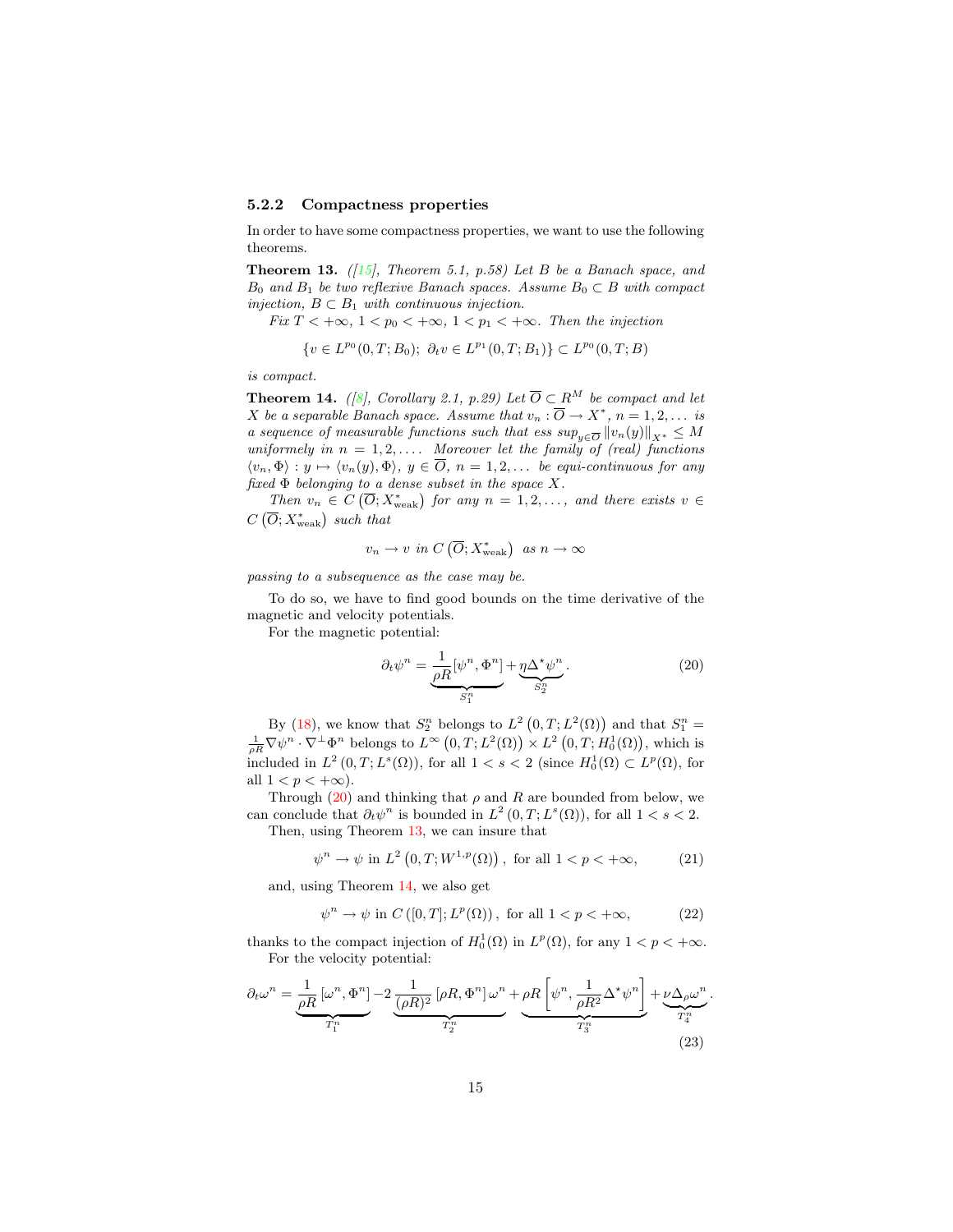Let's deal with the bounds on  $T_1^n$ ,  $T_2^n$ ,  $T_3^n$  and  $T_4^n$ . Notice that we will sometimes forget  $\rho$  and R coefficients which are bounded from above and from below.

<span id="page-15-0"></span>We first can rewrite the Poisson brackets as

$$
[a, b] = \text{div}(a\nabla^{\perp}b),\tag{24}
$$

where  $\nabla^{\perp} = (-\partial_y, \partial_x)$ . On the one hand, we write

$$
\begin{cases}\nT_1^n = \text{div}\left(\frac{1}{\rho R}\Delta_\rho\Phi^n\nabla^\perp\Phi^n\right) + \Delta_\rho\Phi^n\nabla^\perp\Phi^n \cdot \nabla\left(\frac{1}{\rho R}\right), \\
T_2^n = \frac{1}{\rho R^2}\Delta_\rho\Phi^n\nabla^\perp\Phi^n \cdot \nabla(\rho R), \\
T_3^n = \text{div}\left(\frac{1}{R}\Delta^\star\psi^n\nabla^\perp\psi^n\right) + \frac{1}{\rho R^2}\Delta^\star\psi^n\nabla^\perp\psi^n \cdot \nabla(\rho R).\n\end{cases}
$$

We can say that  $\Delta_{\rho} \Phi^n \nabla^{\perp} \Phi^n$  and  $\Delta^* \psi^n \nabla^{\perp} \psi^n$  belong to the product space  $L^2(0,T;L^2(\Omega)) \times \mathcal{K}_{\xi}$ , which is included in  $L^{\frac{2}{2-\xi}}(0,T;L^s(\Omega))$ , for all  $1 < s < \frac{2}{1+\xi}$ , and for any  $\xi \in ]0,1[$ .

Therefore, if there exists  $q > 2$  such that  $\nabla(\rho R)$  belongs to  $L^q(\Omega)$ , then there exists  $r > 1$  such that  $T_2^n$  is bounded in  $L^{\frac{2}{2-\xi}}(0,T;L^r(\Omega))$ , whereas  $T_1^n$  and  $T_3^n$  are bounded in  $L^{\frac{2}{2-\xi}}(0,T;W^{-1,s}(\Omega))+L^{\frac{2}{2-\xi}}(0,T;L^r(\Omega)),$ for all  $1 < s < \frac{2}{1+\xi}$ .

But, in 2-dimension,  $L^r(\Omega) \subset H^{-1}(\Omega)$ , for all  $r > 1$ , so we can summarize as follows:  $T_1^n$ ,  $T_2^n$  and  $T_3^n$  are all bounded in  $L^{\frac{2}{2-\xi}}(0,T;W^{-1,s}(\Omega)),$ for all  $1 < s < \frac{2}{1+\xi}$ .

On the other hand, since  $\omega^n$  is bounded in  $L^2(0,T;L^2(\Omega))$ , we conclude that  $T_4^n$  is bounded in  $L^2(0,T;H^{-2}(\Omega)).$ 

As a consequence, by the equation [\(23\)](#page-14-3), the time derivative  $\partial_t \omega^n$  is bounded in  $L^2(0,T;H^{-2}(\Omega))$ , what allows us to use Theorem [13](#page-14-1) to conclude

$$
\omega^n \to \omega \text{ in } L^2(0, T; W^{-1, p}(\Omega)), \text{ for all } 1 < p < +\infty,
$$
 (25) or, equivalently

 $\Phi^n \to \Phi$  in  $L^2(0,T;W^{1,p}(\Omega))$ , for all  $1 < p < +\infty$ . (26)

Moreover, using Theorem [14,](#page-14-2) we get

 $\Phi^n \to \Phi$  in  $C([0,T]; L^p(\Omega))$ , for all  $1 < p < +\infty$ , (27)

<span id="page-15-1"></span>thanks to the compact injection of  $H_0^1(\Omega)$  in  $L^p(\Omega)$ , for any  $1 < p < +\infty$ .

#### 5.2.3 Convergences

*- Equations* [\(10\)](#page-10-0) *-*

The only difficulties concern the quadratic terms  $S_1^n$ ,  $T_1^n$ ,  $T_2^n$  and  $T_3^n$ . Since the Poisson brackets can be rewritten as in [\(24\)](#page-15-0), we only need to get the convergence in the sense of distributions for the terms of " $a\nabla^{\perp}b$ "-type.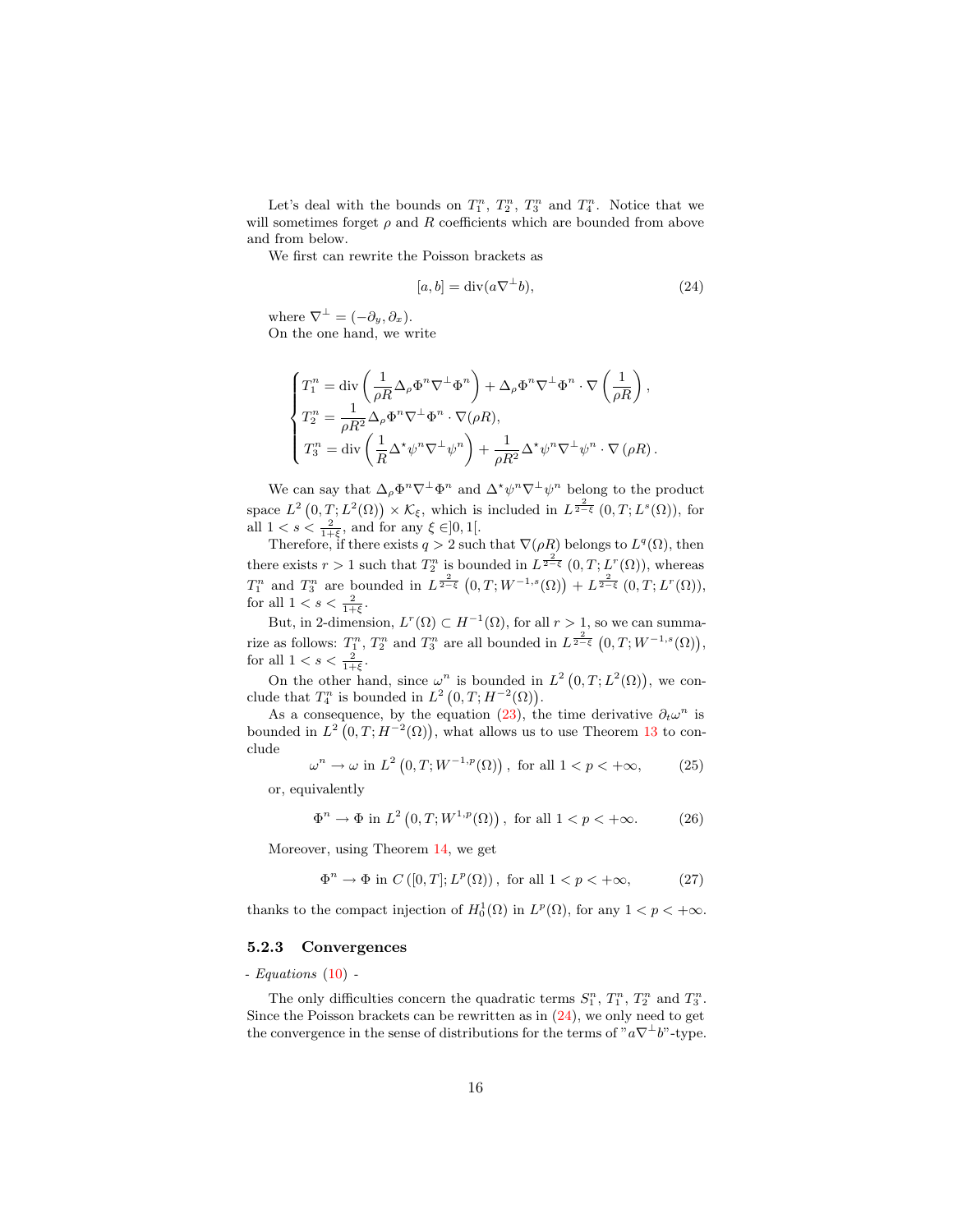• In order to pass to the limit in the first equation of  $(10)$ , we just have to deal with the term  $\psi^n \nabla^{\perp} \Phi^n$ .

We know that  $\psi^n$  strongly converges to  $\psi$  in  $C([0,T]; L^p(\Omega))$ , for all  $1 < p < +\infty$  and that  $\nabla^{\perp} \Phi^n$  weakly converges to  $\nabla^{\perp} \Phi$  in  $\mathcal{K}_{\xi}$ , for all  $\xi \in ]0,1[$ , and this is enough to conclude the convergence for  $S_1^n$ :

$$
\psi^n \nabla^{\perp} \Phi^n \to \psi \nabla^{\perp} \Phi \quad \text{in } \mathcal{D}'((0,T) \times \Omega)).
$$

• For the second equation of  $(10)$ , three terms are concerned.

Since  $\nabla^{\perp} \Phi^n$  strongly converges to  $\nabla^{\perp} \Phi$  in  $L^2(0,T;L^p(\Omega))$ , for all  $1 < p < +\infty$  and since  $\omega^n$  weakly converges to  $\omega$  in  $L^2(0,T;L^2(\Omega))$ , we get the expected convergence for  $T_1^n$ :

$$
\omega^n \nabla^{\perp} \Phi^n \to \omega \nabla^{\perp} \Phi \text{ in } \mathcal{D}'((0,T) \times \Omega).
$$

Analogous arguments can be expressed for the convergence of  $T_3^n$ :

 $\Delta^* \psi^n \nabla^{\perp} \psi^n \to \Delta^* \psi \nabla^{\perp} \psi$  in  $\mathcal{D}'((0,T) \times \Omega)$ .

The term  $T_2^n$  is a little bit different, it can be written  $T_2^n = \omega^n \nabla(\rho R)$ .  $\nabla^{\perp} \Phi^n$ . The weak convergence of  $\omega^n$  to  $\omega$  in  $L^2(0,T;L^2(\Omega))$  and the strong convergence of  $\nabla^{\perp} \Phi^n$  to  $\nabla^{\perp} \Phi$  in  $\mathcal{K}_{\xi}$ , for all  $\xi \in ]0,1[$ , gives the convergence:

$$
[\rho R, \Phi^n] \omega^n \to [\rho R, \Phi] \omega \text{ in } \mathcal{D}'((0, T) \times \Omega).
$$

*- Boundary conditions* [\(11\)](#page-10-1) *-*

By Lemma [12,](#page-13-3) we know that  $\psi^n \to \psi$ ,  $\Phi^n \to \Phi$  and  $\nabla \Phi^n \to \nabla \Phi$  in  $L^2(0,T;H^1(\Omega))$ . Since the trace operator  $T: H^1(\Omega) \to L^2(\partial\Omega)$  is linear and continuous, it is also weakly continuous and then we can deduce that

$$
\psi^n \rightharpoonup \psi, \quad \Phi^n \rightharpoonup \Phi, \quad \nabla \Phi^n \rightharpoonup \nabla \Phi \quad \text{in } L^2(0,T;L^2(\partial \Omega))\,,
$$

what gives the convergence for the boundary conditions  $(11)$ .

#### *- Initial conditions* [\(12\)](#page-10-2) *-*

Through [\(22\)](#page-14-4) and [\(27\)](#page-15-1), we obtain the strong convergences  $\psi^{n}(0) \rightarrow$  $\psi(0)$  and  $\psi^{n}(0) \to \psi(0)$  in  $L^{p}(\Omega)$ , for all  $1 < p < +\infty$ , so that the initial conditions [\(12\)](#page-10-2) are satisfied.

## 6 Stability of stationary solutions

In this section we study the stability of stationary solutions. We believe that it is an appropriate mathematical formulation of the Current Hole. The ultimate goal is to determine what are the stationary solutions which are also stable solutions. It is possible to relax the assumption of stationarity, in this case the questions is to determine quasi-stationary and stable solutions. In what follows we focus on spectral stability of a special family of stationary solutions which correspond to eigenvectors of the Grad-Shafranov operator.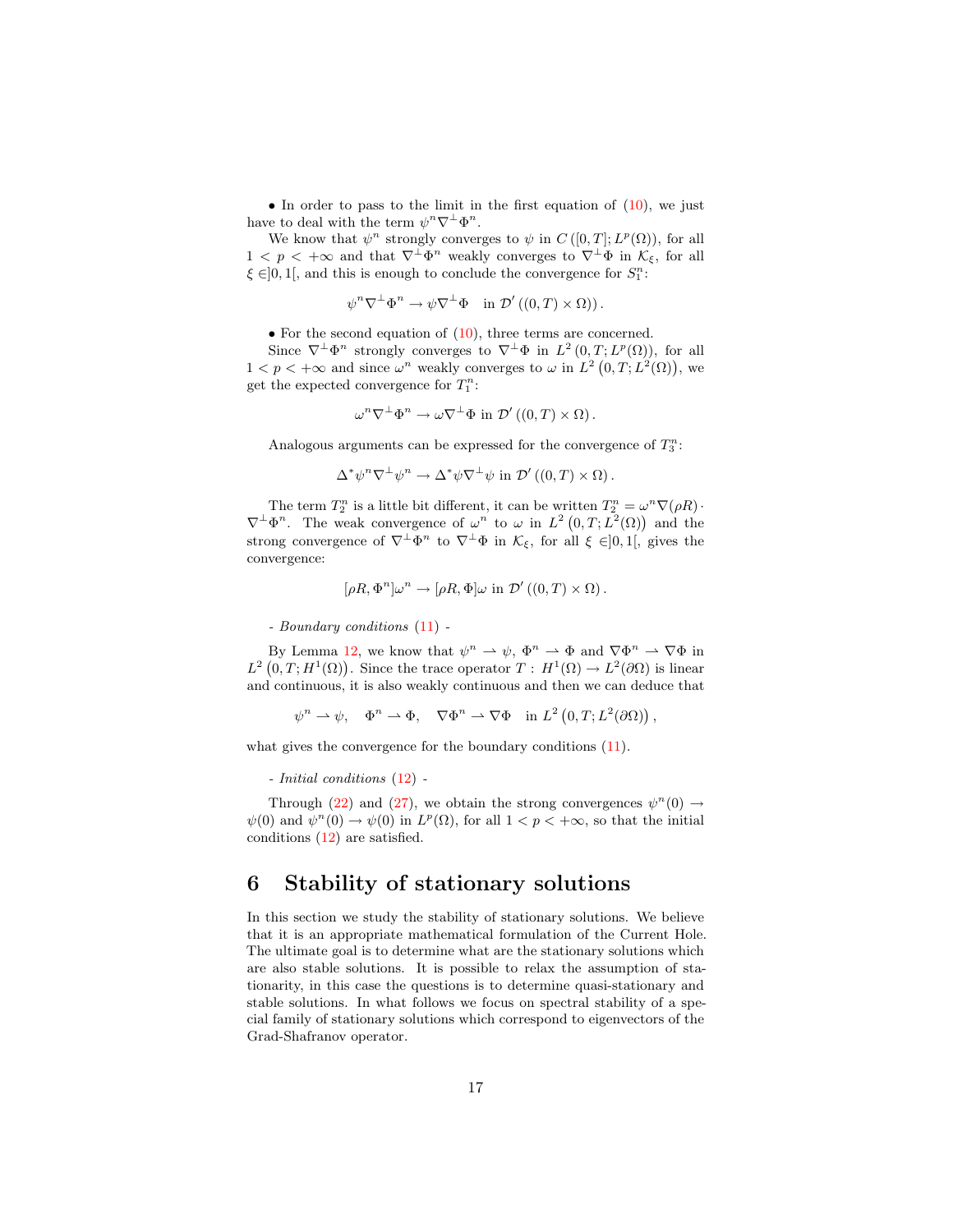In order to fit with the model used in  $[5]$  and to obtain a more convenient mathematical formulation of the Current Hole, we consider the problem with a source term

$$
\begin{cases} \n\partial_t \psi = \frac{1}{\rho R} [\psi, \Phi] + \eta \left( \Delta^* \psi - J_c \right), \\
\partial_t \omega = \rho R \left( \frac{1}{(\rho R)^2} [\omega, \Phi] + \left[ \frac{1}{(\rho R)^2}, \Phi \right] \omega \right) + \rho R \left[ \psi, \frac{1}{\rho R^2} \Delta^* \psi \right],\n\end{cases} (28)
$$

<span id="page-17-0"></span>plus Dirichlet boundary conditions. The source term  $J_c$  is a forcing nonohmic current [\[5\]](#page-26-1), see Remark [3.](#page-4-2) The initial conditions are denoted

$$
\psi_0 = \psi(t = 0), \quad \omega_0 = \omega(t = 0).
$$

We will use assume in this section that  $\nu \geq 0$ ,  $\eta \geq 0$ , that [\(3\)](#page-3-2) holds, and that  $0 < R^{-} < R < R^{+}$ .

#### 6.1 Stationary solutions

In our context, a stationary solution is such that the velocity is zero, which turns into  $\Phi_0 = \omega_0 = 0$ . In this case

$$
-\Delta^{\star}\psi_0 = J_c \text{ and } \omega_0 = 0.
$$

Plugging in [\(28\)](#page-17-0) one gets the relation

$$
\left[\psi_0, \frac{1}{\rho R^2} \Delta^* \psi_0\right] = 0.
$$

Any  $\psi_0$  such that  $\frac{1}{\rho R^2} \Delta^* \psi_0 = f(\psi_0)$  for a given function f satisfies this condition. In this work we assume a spectral dependence that is

$$
-\frac{1}{\rho R^2} \Delta^* \psi_0 = \lambda \psi_0.
$$

Equivalently  $\psi_0$  is solution to

$$
\begin{cases}\n-\partial_R\left(\frac{1}{R}\partial_R\psi_0\right) - \partial_Z\left(\frac{1}{R}\partial_Z\psi_0\right) = \lambda \rho R \psi_0, & x \in \Omega, \\
\psi_0 = 0, & x \in \partial\Omega.\n\end{cases}
$$

This problem admits a symmetric and positive weak formulation in  $H_0^1(\Omega)$ , see [\[1\]](#page-26-11). We deduce that there exists a complete family  $(u_i, \lambda_i)_{i \geq 0}$  of real eigenvectors  $u_i \in H_0^1(\Omega)$  and real eigenvalues  $\lambda_i \in \mathbb{R}$  such that

$$
\begin{cases}\n-\partial_R\left(\frac{1}{R}\partial_R u_i\right) - \partial_Z\left(\frac{1}{R}\partial_Z u_i\right) = \lambda_i \rho R u_i, & x \in \Omega, \\
u_i = 0, & x \in \partial\Omega,\n\end{cases}
$$

with the ordering

$$
0<\lambda_0\leq \lambda_1\leq \lambda_2\leq \cdots.
$$

The spectral gap is positive [\[1\]](#page-26-11)

$$
\mu = \lambda_1 - \lambda_0 > 0. \tag{29}
$$

<span id="page-17-2"></span><span id="page-17-1"></span>The eigenvectors are orthonormal for the weighted  $L^2$  scalar product and for the weighted  $H_0^1$  scalar product

$$
\int_{\Omega} \rho R u_i u_j = \delta_{ij} \text{ and } \int_{\Omega} \frac{1}{R} \nabla u_i \cdot \nabla u_j = \lambda_i \delta_{ij}.
$$
 (30)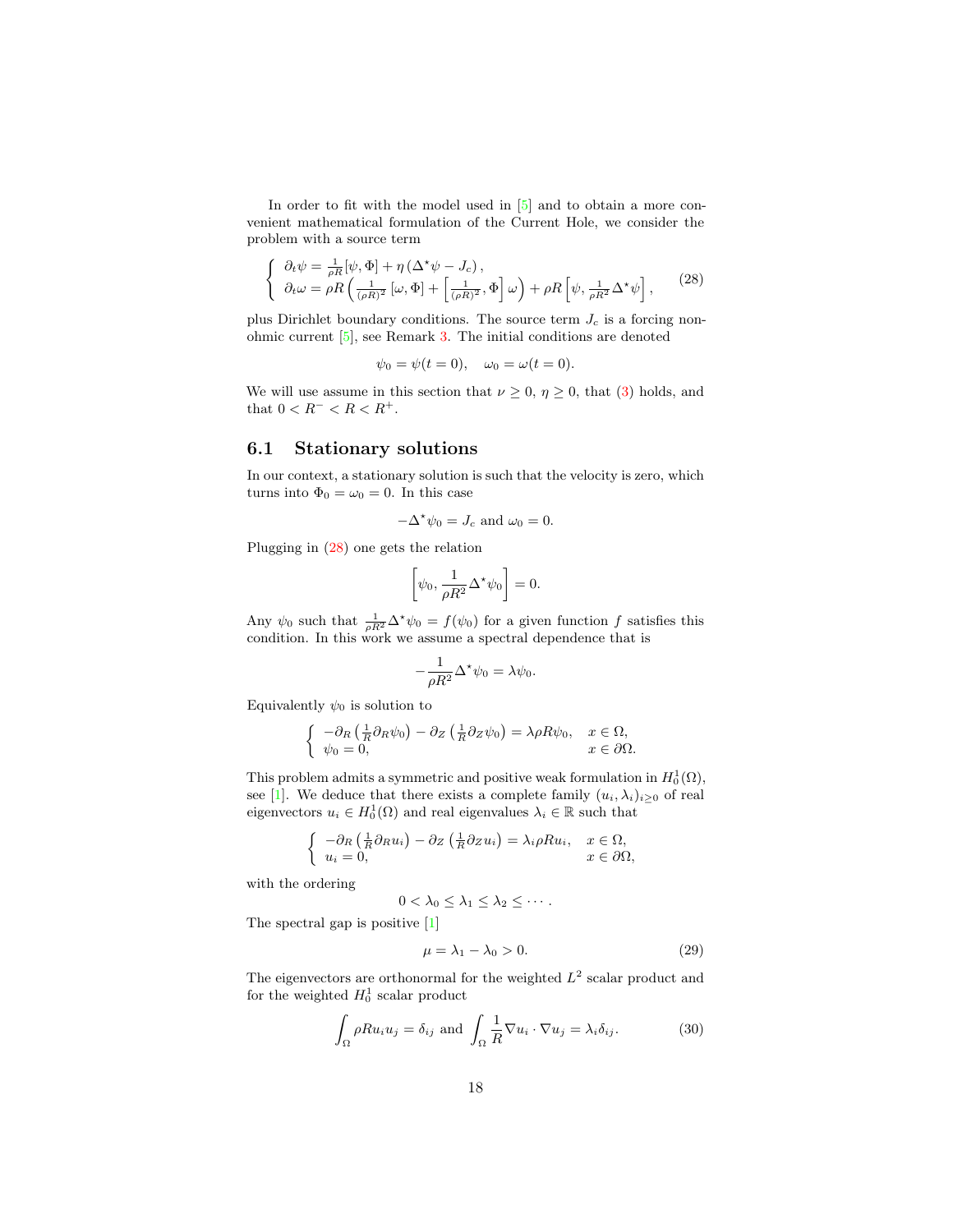Definition 15. *All initial data*

$$
(\psi_0, \omega_0) = \gamma(u_i, 0), \quad \forall i,
$$
\n(31)

*are stationary for the source term*  $J_c = \Delta^{\star} u_i$ *. We may call them spectral initial data.*

Remark 16. *The eigenvalues and eigenvectors are continuous with respect to the coefficient of the problem which is* ρ*. Equivalently the eigenvalues and eigenvectors are continuous with respect to the function*

$$
w = \rho R^2. \tag{32}
$$

<span id="page-18-0"></span>*With* [\(32\)](#page-18-0)*, bounds of various quantities are obtained uniformly with respect to the density profile.*

### 6.2 Stability in the case  $i = 0$

As a preliminary remark we stress that the generalization of [\(13\)](#page-11-0) writes

$$
\frac{d}{dt} \int_{\Omega} \frac{|\nabla \psi|^2}{2R} + \frac{|\nabla \Phi|^2}{2\rho R} + \eta \int_{\Omega} \frac{(\Delta^* \psi)^2}{R} + \nu \int_{\Omega} \frac{\omega^2}{\rho R} = \eta \int_{\Omega} \frac{1}{R} J_c \Delta^* \psi \quad (33)
$$

from which we can deduce from the Cauchy-Schwarz inequality that

$$
\frac{d}{dt} \int_{\Omega} \frac{|\nabla \psi|^2}{2R} + \frac{|\nabla \Phi|^2}{2\rho R} \le \eta \int_{\Omega} \frac{1}{2R} J_c^2.
$$

It implies that  $\psi$  and  $\Phi$  remain bounded in the  $H_0^1$  norm

$$
\|\psi(t)\|_{H_0^1(\Omega)}^2 + \|\Phi(t)\|_{H_0^1(\Omega)}^2 \le C \left( \|\psi_0\|_{H_0^1(\Omega)}^2 + t \|J_c\|_{L^2(\Omega)}^2 \right). \tag{34}
$$

<span id="page-18-2"></span>This inequality does not imply nor that  $\psi(t)$  remains close to its initial condition  $\psi_0$ , neither that  $\Phi(t)$  remains close to zero. Our goal is here to obtain some inequalities that will explain precisely that  $\psi(t)$  remains close to its initial condition  $\psi_0$ , and that  $\Phi(t)$  remains close to zero. It will establish the stability of the corresponding initial data.

Let us define the coefficients  $\alpha_n$  of expansion of  $\psi$  over the eigenvector basis

$$
\psi(t) = \sum_{n\geq 0} \alpha_n(t) u_n, \quad \alpha_n(t) = \int_{\Omega} \rho R \psi(t) u_n.
$$

We set  $\gamma = \alpha_0(0)$ . We study the differences

$$
\overline{\psi} = \psi - \gamma u_0
$$
 and  $\overline{\omega} = \omega - 0 = \omega$ .

<span id="page-18-1"></span>Similarly we define  $\overline{\Phi} = \Phi - \Phi_0 = \Phi$ . We also assume that  $J_c = \gamma \Delta^* u_0$ . Proposition 17. *One has the identity*

$$
\frac{d}{dt} \int_{\Omega} \left( \frac{|\nabla \overline{\psi}|^2}{2R} - \lambda_0 \rho R \overline{\psi}^2 + \frac{|\nabla \overline{\Phi}|^2}{2\rho R} \right) = -\eta \ \mathcal{I}(\overline{\psi}) - \nu \int_{\Omega} \frac{\overline{\omega}^2}{\rho R} \tag{35}
$$

<span id="page-18-3"></span>*where we have defined*

$$
\mathcal{I}(\overline{\psi}) = \int_{\Omega} \left( \frac{(\Delta^* \overline{\psi})^2}{R} + \lambda_0 \rho R \overline{\psi} \Delta^* \overline{\psi} \right). \tag{36}
$$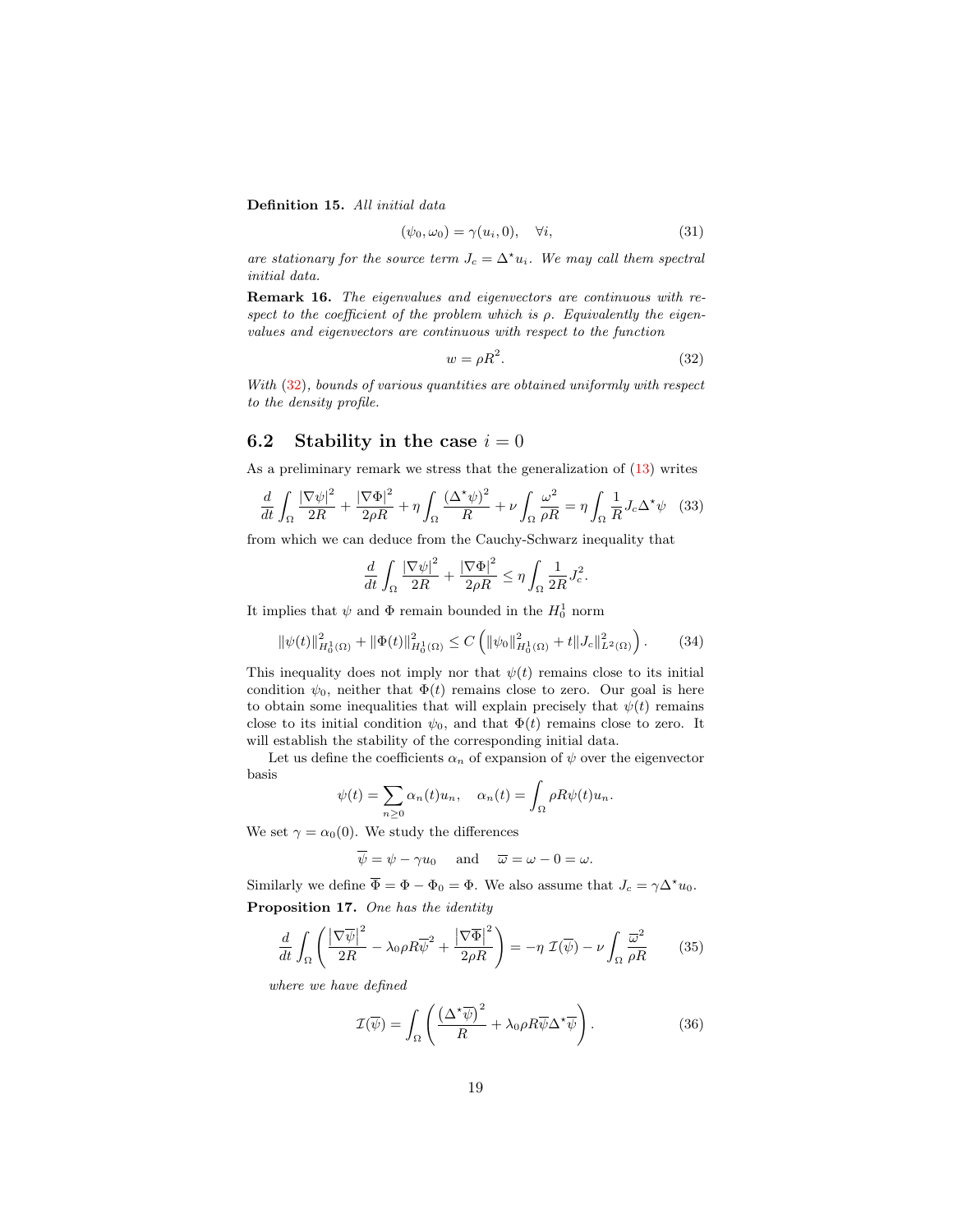<span id="page-19-0"></span>*Proof.* Simple algebra shows that

$$
\begin{cases}\n\partial_t \overline{\psi} = \frac{1}{\rho R} [\gamma u_0, \overline{\Phi}] \\
+ \frac{1}{\rho R} [\overline{\psi}, \overline{\Phi}] + \eta \Delta^* \overline{\psi}, \\
\partial_t \overline{\omega} = \rho R \left[ \gamma u_0, \frac{1}{\rho R^2} \Delta^* \overline{\psi} \right] + \rho R \left[ \overline{\psi}, \frac{1}{\rho R^2} \Delta^* \gamma u_0 \right] \\
+ \rho R \left( \frac{1}{(\rho R)^2} [\overline{\omega}, \overline{\Phi}] + \left[ \frac{1}{(\rho R)^2}, \overline{\Phi} \right] \overline{\omega} \right) + \rho R \left[ \overline{\psi}, \frac{1}{\rho R^2} \Delta^* \overline{\psi} \right].\n\end{cases} (37)
$$

The source term  $J_c$  has been cancelled. The right hand sides are the sum of a linear term with respect to  $\overline{\psi}$  and  $\overline{\omega}$  (this term is written just after the sign =) and of a quadratic term (written on the next line). Concerning the quadratic terms, the structure is identical to the structure of the system [\(10\)](#page-10-0). Multiplying  $\partial_t \overline{\psi}$  by  $-\frac{1}{R} \Delta^* \overline{\psi}$  and  $\partial_t \overline{\omega}$  by  $-\frac{1}{\rho R} \overline{\Phi}$  and integrating by parts in the domain, the following energy relation can be deduced:

$$
\frac{d}{dt} \int_{\Omega} \frac{|\nabla \overline{\psi}|^2}{2R} + \frac{|\nabla \overline{\Phi}|^2}{2\rho R}
$$
\n
$$
= -\eta \int_{\Omega} \frac{(\Delta^* \overline{\psi})^2}{R} - \nu \int_{\Omega} \frac{\overline{\omega}^2}{\rho R} - \int_{\Omega} \left(\frac{1}{\rho R} [\gamma u_0, \overline{\Phi}] \right) \left(\frac{1}{R} \nabla^* \overline{\psi}\right)
$$
\n
$$
- \int_{\Omega} \left(\rho R \left[\gamma u_0, \frac{1}{\rho R^2} \Delta^* \overline{\psi}\right] + \rho R \left[\overline{\psi}, \frac{1}{\rho R^2} \Delta^* \gamma u_0\right] \right) \left(\frac{1}{\rho R} \overline{\Phi}\right)
$$
\n
$$
= -\eta \int_{\Omega} \frac{(\Delta^* \overline{\psi})^2}{R} - \nu \int_{\Omega} \frac{\overline{\omega}^2}{\rho R} - \int_{\Omega} [\gamma u_0, \overline{\Phi}] \frac{1}{\rho R^2} \nabla^* \overline{\psi}
$$
\n
$$
+ \int_{\Omega} \left[\gamma u_0, \frac{1}{\rho R^2} \Delta^* \overline{\psi}\right] \overline{\Phi} - \int_{\Omega} \left[\overline{\psi}, \frac{1}{\rho R^2} \Delta^* \gamma u_0\right] \overline{\Phi}
$$
\n
$$
= -\eta \int_{\Omega} \frac{(\Delta^* \overline{\psi})^2}{R} + \lambda_0 \int_{\Omega} \left[\overline{\psi}, \gamma u_0\right] \overline{\Phi} - \nu \int_{\Omega} \frac{\overline{\omega}^2}{\rho R}
$$
\n
$$
= -\eta \int_{\Omega} \frac{(\Delta^* \overline{\psi})^2}{R} + \lambda_0 \int_{\Omega} [\gamma u_0, \overline{\Phi}] \overline{\psi} - \nu \int_{\Omega} \frac{\overline{\omega}^2}{\rho R}.
$$

Next we eliminate  $\lceil \gamma u_0, \overline{\Phi} \rceil$  with the first equation of the system rewritten as

$$
[\gamma u_0, \overline{\Phi}] = \rho R \partial_t \overline{\psi} - [\overline{\psi}, \overline{\Phi}] - \eta \rho R \Delta^{\star} \overline{\psi},
$$

so that

$$
\int_{\Omega} \left[ \gamma u_0, \overline{\Phi} \right] \overline{\psi} = \int_{\Omega} \rho R \partial_t \frac{\overline{\psi}^2}{2} - \int_{\Omega} \left[ \frac{\overline{\psi}^2}{2}, \overline{\Phi} \right] - \eta \int_{\Omega} \rho R (\Delta^* \overline{\psi}) \overline{\psi}
$$

$$
= \int_{\Omega} \rho R \partial_t \frac{\overline{\psi}^2}{2} - \eta \int_{\Omega} \rho R (\Delta^* \overline{\psi}) \overline{\psi}.
$$

The remaining step consists in showing that the left hand side is a non negative quadratic form, and that the right hand side is controlled. To do so, let us define

$$
\widehat{\psi} = \sum_{n \ge 1} \alpha_n u_n = \overline{\psi} - \alpha_0 u_0.
$$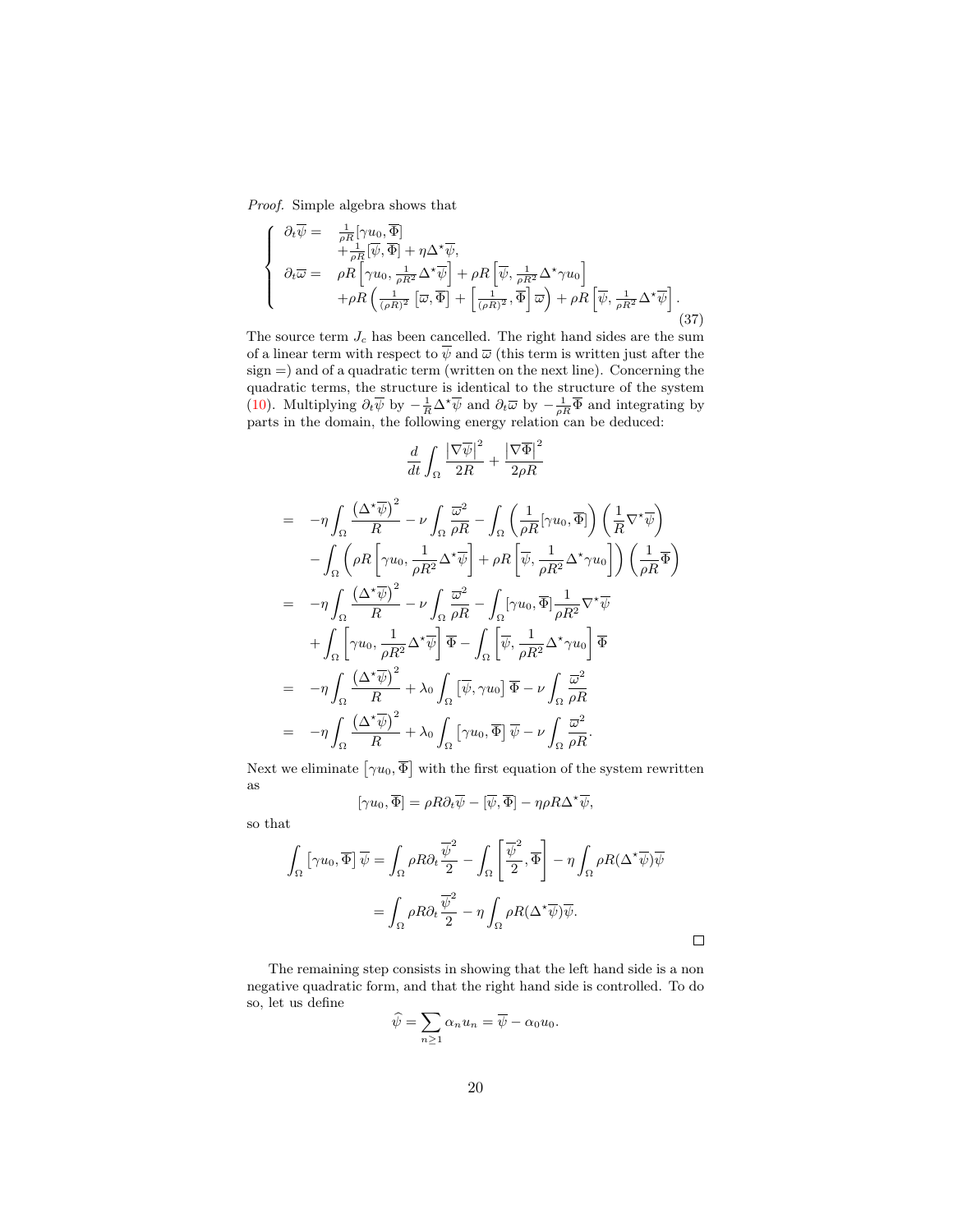**Proposition 18.** *The left hand side of [\(35\)](#page-18-1) controls the*  $H_0^1$  *norm of*  $\widehat{\psi}$ *and*  $\overline{\Phi}$ *. There exists a constant*  $C > 0$  *such that* 

$$
\mu \left\| \widehat{\psi} \right\|_{H_0^1(\Omega)}^2 + \left\| \overline{\Phi} \right\|_{H_0^1(\Omega)}^2 \le C \int_{\Omega} \left( \frac{\left| \nabla \overline{\psi} \right|^2}{R} - \lambda_0 \rho R \overline{\psi}^2 + \frac{\left| \nabla \overline{\Phi} \right|^2}{\rho R} \right), \quad (38)
$$

<span id="page-20-3"></span>*where*  $\mu$  *is the spectral gap* [\(29\)](#page-17-1)*.* 

*Proof.* It is sufficient to remark that

$$
\int_{\Omega} \rho R \overline{\psi}^2 = \sum_{n \ge 0} \alpha_n^2 \quad \text{and} \quad \int_{\Omega} \frac{|\nabla \overline{\psi}|^2}{R} = \sum_{n \ge 0} \lambda_n \alpha_n^2.
$$

Therefore

$$
\int_{\Omega} \left( \frac{\left| \nabla \overline{\psi} \right|^2}{R} - \lambda_0 \rho R \overline{\psi}^2 \right) = \sum_{n \ge 1} (\lambda_n - \lambda_0) \alpha_n^2 \ge \mu \sum_{n \ge 1} \alpha_n^2
$$

controls the  $H_0^1$  norm of  $\hat{\psi}$ .

<span id="page-20-2"></span>Proposition 19. *Assume that the function* w *defined in [\(32\)](#page-18-0) is constant. Then the right hand side of [\(35\)](#page-18-1) is non positive.*

*Proof.* The hypothesis  $\rho R = \frac{w}{R}$  has a major consequence. Indeed the contribution to be analyzed in the right hand side of [\(35\)](#page-18-1) is  $\mathcal{I}(\overline{\psi})$ . One has

$$
\mathcal{I}(\overline{\psi}) = \sum_{n,m \ge 0} \alpha_n \alpha_m \int_{\Omega} \lambda_n \lambda_m \frac{\rho^2 R^4}{R} u_n u_m - \lambda_0 \lambda_m \rho^2 R^3 u_n u_m
$$

$$
= w \sum_{n,m \ge 0} \alpha_n \alpha_m \int_{\Omega} (\lambda_n \lambda_m - \lambda_0 \lambda_m) \rho^2 R^3 u_n u_m
$$

<span id="page-20-0"></span>Because of the orthogonality relations [\(30\)](#page-17-2), we obtain

$$
\mathcal{I}(\overline{\psi}) = w \sum_{n} \alpha_n^2 \left( \lambda_n^2 - \lambda_0 \lambda_n \right). \tag{39}
$$

Therefore  $\mathcal{I}(\overline{\psi}) \geq 0$  unconditionally and the claim is proved.

Next we do not consider anymore that  $w$  is a constant. The method of analysis consists nevertheless in comparing  $\mathcal{I}(\overline{\psi})$  with a functional that can be decomposed as in [\(39\)](#page-20-0). But we first establish technical results.

**Proposition 20.** *Let*  $T > 0$ *. The coefficient*  $\alpha_0(t)$  *satisfies the estimate* 

$$
|\alpha_0(t)| \le |\alpha_0(0)| + C \int_0^t \left\|\widehat{\psi}(s)\right\|_{H_0^1(\Omega)} ds \tag{40}
$$

<span id="page-20-1"></span>*for some constant*  $C > 0$  *and for all*  $t \leq T$ *.* 

 $\Box$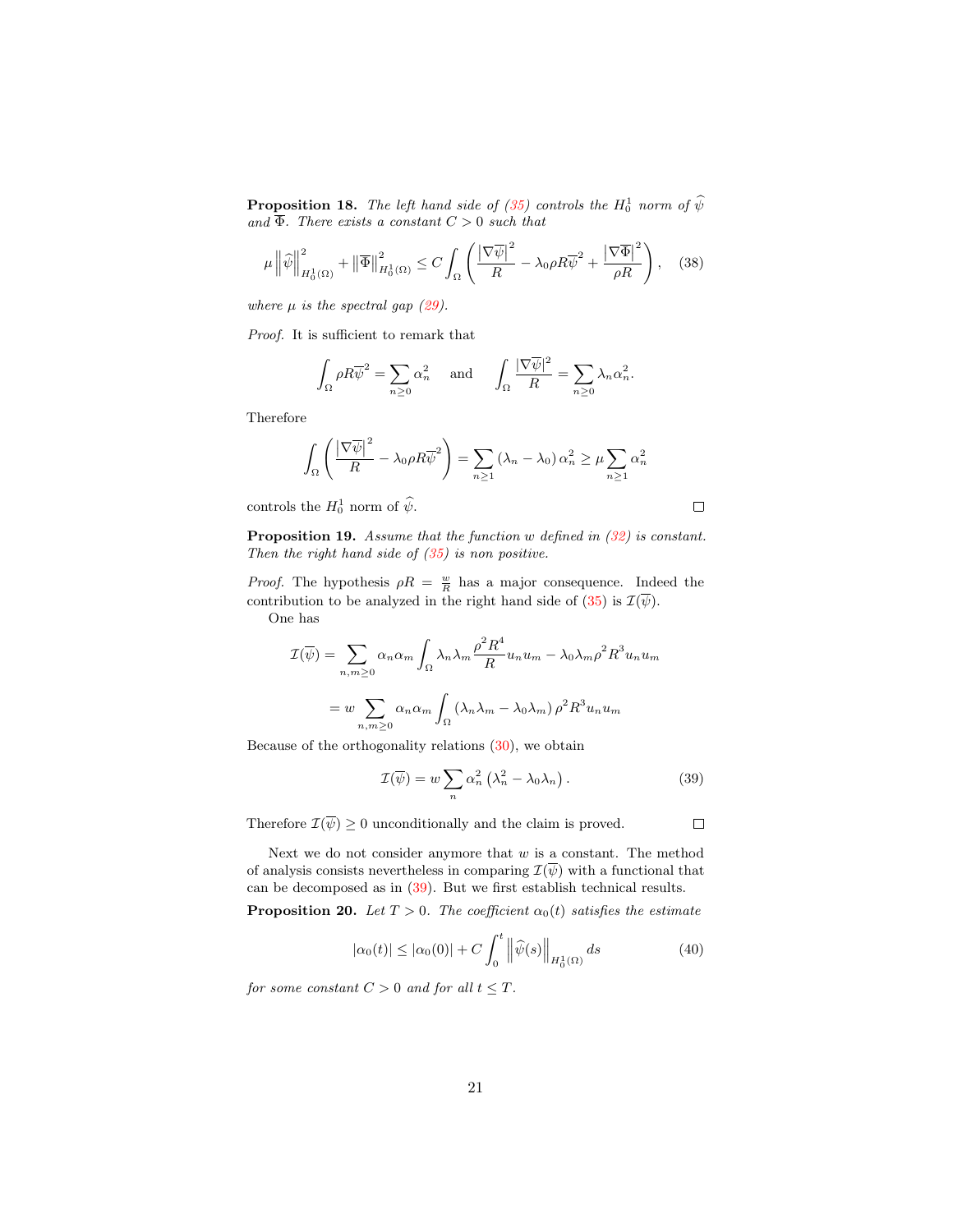*Proof.* Using the first equation of  $(37)$  one obtains

$$
\alpha'_0(t) = \frac{d}{dt} \int_{\Omega} \rho R \overline{\psi}(t) u_0 = \int_{\Omega} [\gamma u_0, \overline{\Phi}] u_0 + \int_{\Omega} [\overline{\psi}, \overline{\Phi}] u_0 + \eta \int_{\Omega} \rho R \Delta^* \overline{\psi} u_0.
$$

The first integral vanishes:  $\int_{\Omega} [\gamma u_0, \overline{\Phi}] u_0 = \gamma \int_{\Omega} [u_0, u_0] \overline{\Phi} = 0$ . The second integral is

$$
\int_{\Omega} [\overline{\psi}, \overline{\Phi}] u_0 = \int_{\Omega} [\overline{\psi} - \alpha_0(t)u_0, \overline{\Phi}] u_0 = \int_{\Omega} [\widehat{\psi}, \overline{\Phi}] u_0.
$$

Using the energy identity [\(34\)](#page-18-2) it is evident that  $\overline{\Phi}$  is bounded in  $H_0^1(\Omega)$ . Therefore  $\mathbf{a}$ 

$$
\left| \int_{\Omega} [\overline{\psi}, \overline{\Phi}] u_0 \right| \leq C \left\| \widehat{\psi} \right\|_{H_0^1(\Omega)}.
$$

The third integral is

$$
\int_{\Omega} \rho R \Delta^* \overline{\psi} u_0 = \int_{\Omega} \rho R \Delta^* \widehat{\psi} u_0 + \alpha_0(t) \int_{\Omega} \rho R (\Delta^* u_0) u_0
$$

$$
= \int_{\Omega} \rho R \Delta^* \widehat{\psi} u_0 - \alpha_0(t) \lambda_0 \int_{\Omega} \rho^2 R^3 u_0^2.
$$

One also has after one integration by parts

$$
\left| \int_{\Omega} \rho R \Delta^{\star} \widehat{\psi} u_0 \right| \leq C \left\| \widehat{\psi} \right\|_{H^1_0(\Omega)}.
$$

Therefore one has the Gronwall type relation  $\alpha'_0(t) + \sigma \alpha_0(t) = q(t)$  with  $\sigma = \lambda_0 \int_{\Omega} \rho^2 R^3 u_0^2 > 0$  and

$$
|q(t)| \le C \left\|\widehat{\psi}(t)\right\|_{H_0^1(\Omega)}
$$

for some universal constant  $C > 0$ . So

$$
\alpha_0(t) = e^{-\sigma t} \alpha_0(0) + \int_0^t e^{-\sigma(t-s)} q(s) ds.
$$

This proves the claim.

<span id="page-21-0"></span>**Lemma 21.** (Gronwall lemma) *Let*  $t \mapsto f(t)$  *be a smooth non negative function such that*

$$
f(t) \le A + B \int_0^t f(s)ds + C \int_0^t \int_0^s f(r)dr, \quad A, B, C \ge 0.
$$

*Then there exists a constant* D > 0 *such that*

$$
f(t) \le \left(1 + \left(Bt + Ct^2\right)e^{Dt}\right)A.
$$
 (41)

*Proof.* Set  $u(t) = \int_0^t \int_0^s f(r) dr$  and  $v = u' + u$ . Then  $v' \leq A + Dv$  with  $D = \max(B + 1, C)$ . Therefore a classical Gronwall lemma shows that

$$
v(t) \le e^{Dt}v(0) + A \int_0^t e^{D(t-s)} ds = \frac{e^{Dt} - 1}{D} A \le t e^{Dt} A,
$$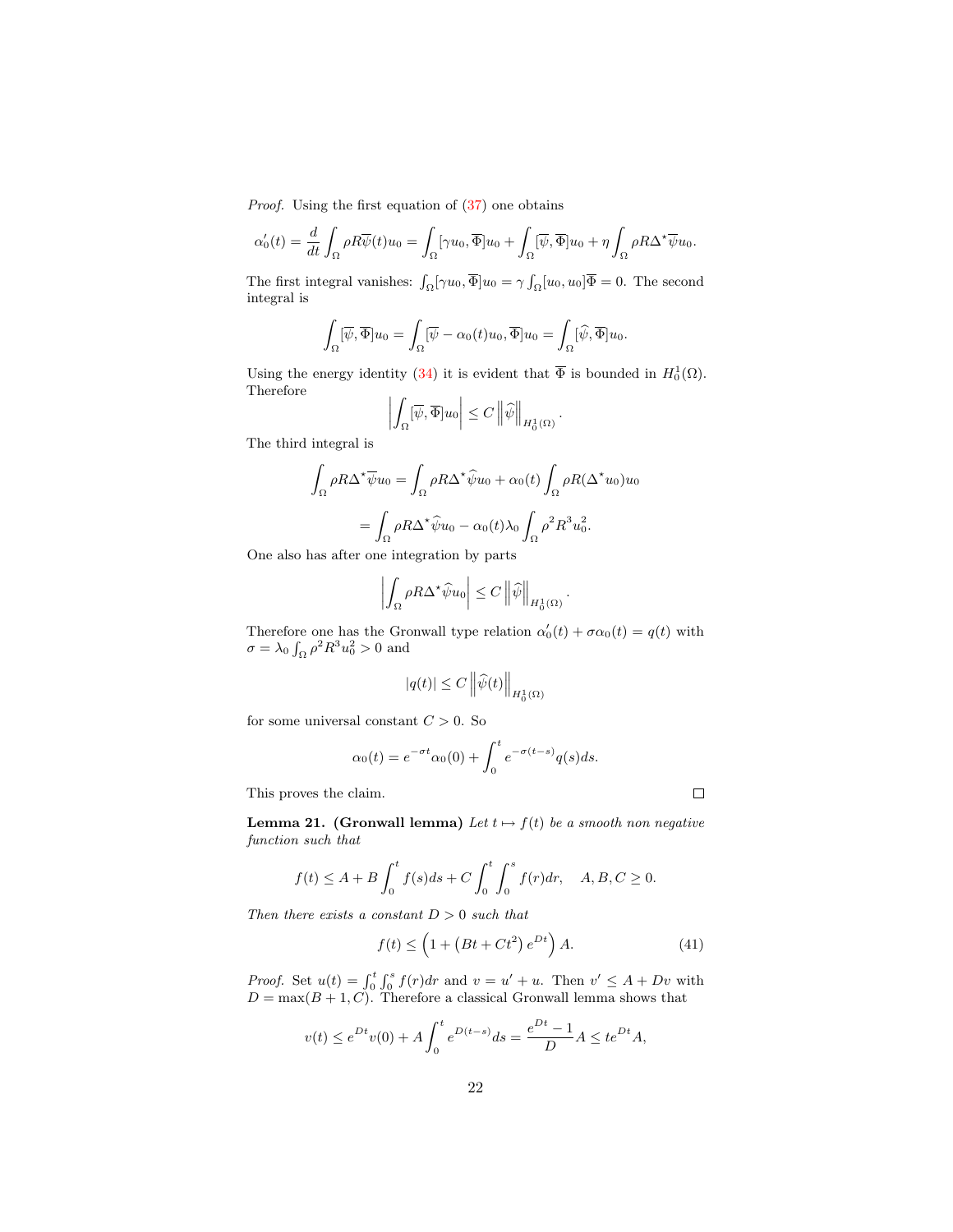that is

$$
u'(t) + u(t) \le te^{Dt}A \Longrightarrow u'(t) \le te^{Dt}A.
$$

For  $0 \leq s \leq t$  one has  $u'(s) + u(s) \leq (e^{Dt}A) s$ . Once more, the Gronwall lemma between  $0$  and  $t$  shows that

$$
u(t) \le e^{-t}u(0) + \left(e^{Dt}A\right)\int_0^t e^{s-t}sds \le \left(e^{Dt}A\right)t^2.
$$

Since  $f(t) \leq A + Bu'(t) + Cu(t)$ , the result is proved.

<span id="page-22-0"></span>Proposition 22. *There exists a second order polynomial*

$$
x \mapsto p_t(x) = -C_1 \beta |\alpha_0(t)| x + C_2 \mu x^2 - C_3 \beta x^2 \tag{42}
$$

*where*  $\mu$  *is the spectral gap,*  $\beta = ||w-w_-||_{W^{1,\infty}(\Omega)}$ *, and the three constants* C1*,* C<sup>2</sup> *and* C<sup>3</sup> *are positive, such that*

$$
\mathcal{I}(\overline{\psi}(t)) \ge p_t \left( \| \widehat{\psi} \|_{H^1(\Omega)} \right). \tag{43}
$$

<span id="page-22-1"></span>*Proof.* We first remark that  $\overline{\psi}(t) = \hat{\psi}(t) + \alpha_0(t)u_0$ , so that

$$
\mathcal{I}(\overline{\psi}) = \mathcal{I}(\widehat{\psi}) + \alpha_0(t)^2 \mathcal{I}(u_0) + \alpha_0(t) \int_{\Omega} \frac{2\Delta^* u_0 \Delta^* \widehat{\psi}}{R} + \lambda_0 \rho R(u_0 \Delta^* \widehat{\psi} + \widehat{\psi} \Delta^* u_0)
$$
  
=  $\mathcal{I}(\widehat{\psi}) + \alpha_0(t) \int_{\Omega} \lambda_0 \rho R(-u_0 \Delta^* \widehat{\psi} + \widehat{\psi} \Delta^* u_0)$ 

after simplifications.

• The integral term is rewritten for convenience as

$$
\int_{\Omega} \lambda_0 \frac{w}{R} (-u_0 \Delta^* \widehat{\psi} + \widehat{\psi} \Delta^* u_0)
$$
\n
$$
= \int_{\Omega} \lambda_0 \frac{w - w_-}{R} (-u_0 \Delta^* \widehat{\psi} + \widehat{\psi} \Delta^* u_0) + w_- \int_{\Omega} \frac{\lambda_0}{R} (-u_0 \Delta^* \widehat{\psi} + \widehat{\psi} \Delta^* u_0)
$$
\n
$$
= \int_{\Omega} \lambda_0 \frac{w - w_-}{R} (-u_0 \Delta^* \widehat{\psi} + \widehat{\psi} \Delta^* u_0).
$$

Here w<sup>−</sup> is any constant. Let us choose for convenience

$$
w_{-} = \min_{(R,Z)\in\Omega} w(R,Z) > 0.
$$

We also define

$$
\beta = \|w - w_-\|_{W^{1,\infty}(\Omega)}.
$$

Then

$$
\left| \int_{\Omega} \lambda_0 \frac{w - w_-}{R} (-u_0 \Delta^* \widehat{\psi} + \widehat{\psi} \Delta^* u_0) \right| \leq C_1 \beta \|\widehat{\psi}\|_{H^1(\Omega)}.
$$

Thanks to the energy identity [\(34\)](#page-18-2) one gets

$$
\alpha_0(t) \int_{\Omega} \lambda_0 \rho R(-u_0 \Delta^* \widehat{\psi} + \widehat{\psi} \Delta^* u_0) \ge -C_1 |\alpha_0(t)| \beta \| \widehat{\psi} \|_{H^1(\Omega)}.
$$
 (44)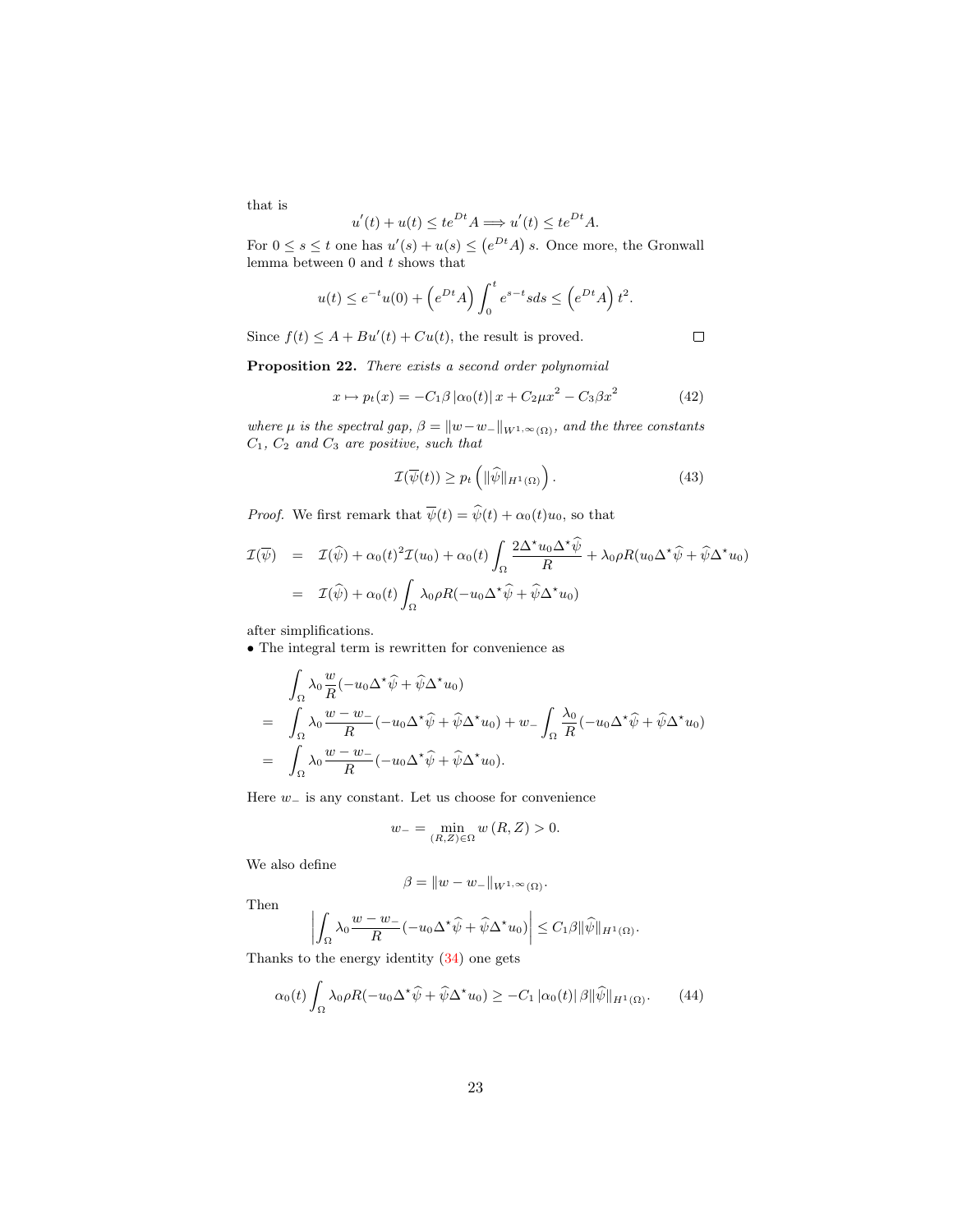• Let us define the integral

$$
\mathcal{J}(\widehat{\psi}) = \int_{\Omega} \frac{\left(\Delta^{\star}\widehat{\psi}\right)^2}{\rho R^3} + \frac{\lambda_0}{R}\widehat{\psi}\Delta^{\star}\widehat{\psi}.
$$

Due to the orthogonality relations [\(30\)](#page-17-2)

$$
\mathcal{J}(\widehat{\psi}) = \sum_{n\geq 0} \alpha_n^2 \left(\lambda_n^2 - \lambda_0 \lambda_n\right) \geq 0
$$

<span id="page-23-0"></span>holds without condition. Notice also that one has

$$
\mathcal{J}(\widehat{\psi}) \ge (\lambda_1 - \lambda_0) \sum_{n \ge 0} \lambda_n \alpha_n^2 \ge C_2(\lambda_1 - \lambda_0) \|\widehat{\psi}\|_{H^1(\Omega)}^2.
$$
 (45)

• Next,

$$
\mathcal{I}(\widehat{\psi}) = \int_{\Omega} w \frac{(\Delta^{\star} \widehat{\psi})^2}{\rho R^3} + w \frac{\lambda_0}{R} \widehat{\psi} \Delta^{\star} \widehat{\psi}
$$
  
= 
$$
\int_{\Omega} \left( (w - w_{-}) \frac{(\Delta^{\star} \widehat{\psi})^2}{\rho R^3} + (w - w_{-}) \frac{\lambda_0}{R} \widehat{\psi} \Delta^{\star} \widehat{\psi} \right) + w_{-} \mathcal{J}(\widehat{\psi}).
$$

Then

$$
\mathcal{I}(\widehat{\psi}) \geq w_- \mathcal{J}(\widehat{\psi}) + \int_{\Omega} (w - w_-) \frac{\lambda_0}{R} \widehat{\psi} \Delta^{\star} \widehat{\psi}.
$$

Thanks to [\(45\)](#page-23-0) one has the lower bound

$$
\mathcal{I}(\widehat{\psi}) \ge C_2(\lambda_1 - \lambda_0) \|\widehat{\psi}\|_{H^1(\Omega)}^2 + \int_{\Omega} (w - w_{-}) \frac{\lambda_0}{R} \widehat{\psi} \Delta^{\star} \widehat{\psi}.
$$
 (46)

After one integration by parts, it comes

$$
\left| \int_{\Omega} (w - w_-) \frac{\lambda_0}{R} \widehat{\psi} \Delta^* \widehat{\psi} \right| \leq C_3 \|w - w_-\|_{W^{1,\infty}(\Omega)} \|\widehat{\psi}\|_{H^1(\Omega)}^2 \quad (C_3 > 0).
$$

Therefore one obtains

$$
\mathcal{I}(\overline{\psi}) \geq -C_1 |\alpha_0(t)| \|w - w_-\|_{W^{1,\infty}(\Omega)} \|\widehat{\psi}\|_{H^1(\Omega)} \n+ C_2(\lambda_1 - \lambda_0) \|\widehat{\psi}\|_{H^1(\Omega)}^2 - C_3 \|w - w_-\|_{W^{1,\infty}(\Omega)} \|\widehat{\psi}\|_{H^1(\Omega)}^2
$$

or also  $\mathcal{I}(\overline{\psi}) \geq p_t \left( \|\widehat{\psi}\|_{H_0^1(\Omega)} \right)$ , and the proof is ended.

<span id="page-23-1"></span>**Theorem 23.** Let  $T > 0$ . There exists a constant  $C > 0$ , depending on *time, such that*

$$
\left\|\overline{\psi}(t)\right\|_{H_0^1(\Omega)} + \left\|\overline{\Phi}(t)\right\|_{H_0^1(\Omega)} \le C \left( \left\|\overline{\psi}(0)\right\|_{H_0^1(\Omega)} + \left\|\overline{\Phi}(0)\right\|_{H_0^1(\Omega)} \right). \tag{47}
$$

*More precisely,*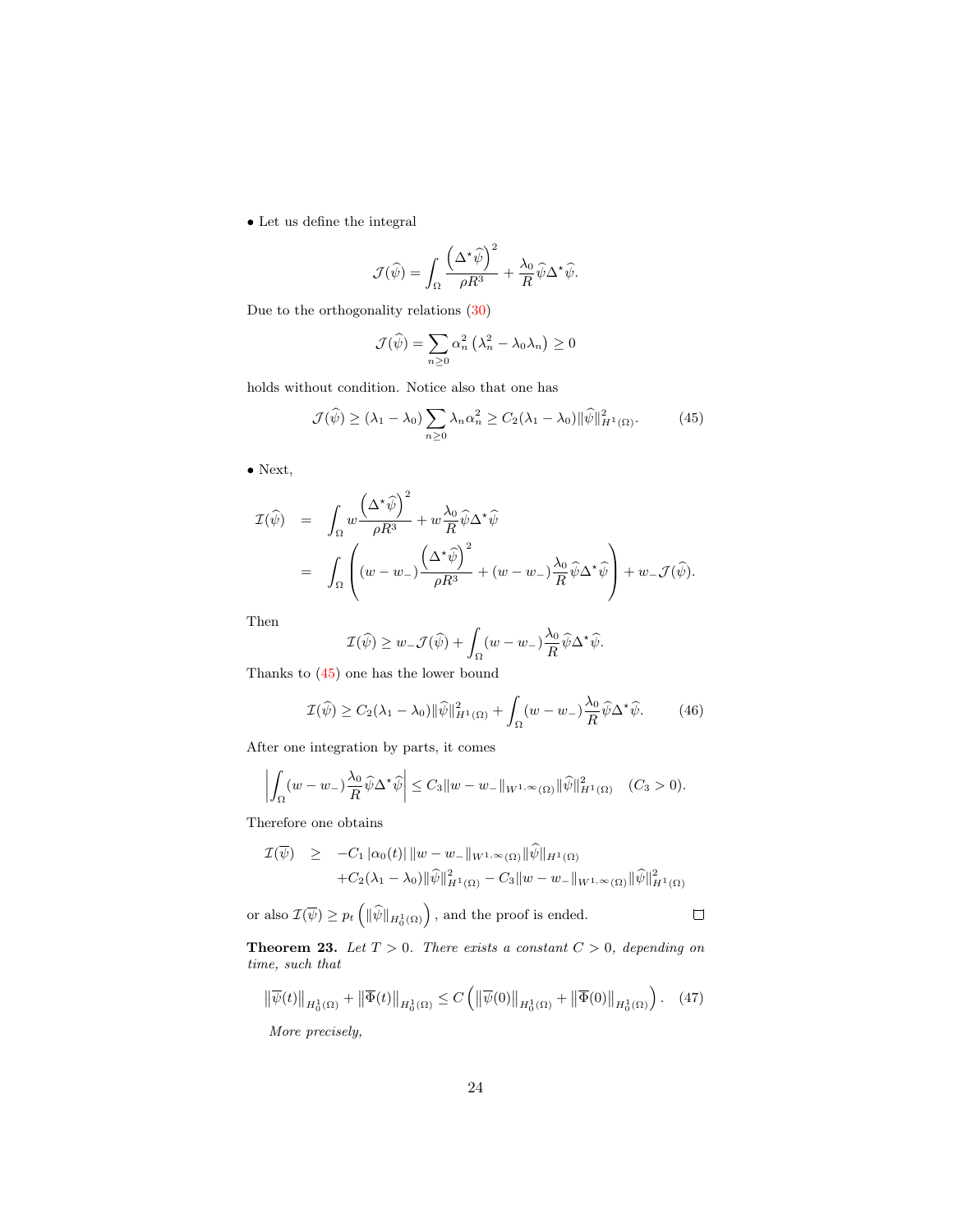*(i) there exists constants*  $c_1, c_2 > 0$  *such that* [\(47\)](#page-23-1) *holds for all*  $t \leq T$ *with*

$$
C = c_1(1 + te^{c_2 t}),
$$

*(ii) if the function* w *has small variation in the sense*

$$
\beta = \|w - w_-\|_{W^{1,\infty}(\Omega)} < c_0(\lambda_1 - \lambda_0) \quad (c_0 > 0), \tag{48}
$$

*then there exists constants*  $c_3, c_4 > 0$  *such that* [\(47\)](#page-23-1) *holds for all*  $t \leq T$ *with*

$$
C = c_3(1 + t^3 e^{c_4 t}).
$$

*Proof.*

*(i)* One can lower bound the negative part of  $p_t$  [\(42\)](#page-22-0) as

$$
p_t(x) \ge -M(\alpha_0(t)^2 + x^2), \quad M > 0.
$$

<span id="page-24-1"></span>Inserting in  $(35)-(36)-(43)$  $(35)-(36)-(43)$  $(35)-(36)-(43)$  $(35)-(36)-(43)$ , one obtains

$$
\frac{d}{dt}\left(\mu \left\|\widehat{\psi}(t)\right\|^2 + \left\|\overline{\Phi}(t)\right\|^2\right) \le M\left(\left\|\widehat{\psi}(t)\right\|^2 + \alpha_0(t)^2\right). \tag{49}
$$

Thanks to the basic inequality  $(a+b)^2 \leq 2a^2 + 2b^2$  applied to [\(40\)](#page-20-1) one obtains

$$
\frac{d}{dt}\left(\mu \left\|\widehat{\psi}(t)\right\|^2 + \left\|\overline{\Phi}(t)\right\|^2\right) \leq M\left(\left\|\widehat{\psi}(t)\right\|^2 + 2\alpha_0(0)^2 + 2\left(\int_0^t \left\|\widehat{\psi}(s)\right\|ds\right)^2\right).
$$

The Cauchy-Schwarz inequality implies that

$$
\frac{d}{dt}\left(\mu \left\|\widehat{\psi}(t)\right\|^2 + \left\|\overline{\Phi}(t)\right\|^2\right) \le M\left(\left\|\widehat{\psi}(t)\right\|^2 + 2\alpha_0(0)^2 + 2t\int_0^t \left\|\widehat{\psi}(s)\right\|^2 ds\right)
$$

for  $t < T$ . After integration between 0 and t one gets

$$
\mu \left\| \widehat{\psi}(t) \right\|^2 + \left\| \overline{\Phi}(t) \right\|^2 \leq \left( \mu \left\| \widehat{\psi}(0) \right\|^2 + \left\| \overline{\Phi}(0) \right\|^2 \right) + M \int_0^t \left\| \widehat{\psi}(s) \right\|^2 ds
$$

$$
+ 2MT\alpha_0(0)^2 + 2Mt \int_0^t \int_0^s \left\| \widehat{\psi}(r) \right\|^2 dr ds (50)
$$

We can simplify and get

<span id="page-24-0"></span>
$$
\left\|\widehat{\psi}(t)\right\|^2 \le a \left(\left\|\overline{\psi}(0)\right\|^2 + \left\|\overline{\Phi}(0)\right\|^2\right) + b \int_0^t \left\|\widehat{\psi}(s)\right\|^2 ds + ct \int_0^t \int_0^s \left\|\widehat{\psi}(r)\right\|^2 dr ds. \tag{51}
$$

Lemma [21](#page-21-0) applied to the inequality  $(51)$  with the particular choices  $(A, B, C) = \left(a \left(\left\|\overline{\psi}(0)\right\|^2 + \left\|\overline{\Phi}(0)\right\|^2\right), b, ct\right)$  shows that

$$
\left\|\widehat{\psi}(t)\right\|^2 \le \left(1 + bt e^{dt} + ct^3 e^{dt}\right) a \left(\left\|\overline{\psi}(0)\right\|^2 + \left\|\overline{\Phi}(0)\right\|^2\right), \quad d > 0, \quad (52)
$$

<span id="page-24-2"></span>and lead to [\(47\)](#page-23-1).

Proposition [\(19\)](#page-20-2) corresponds to  $b = c = 0$ . In this case the solution remains close to the initial data for all time  $t > 0$ . On the other hand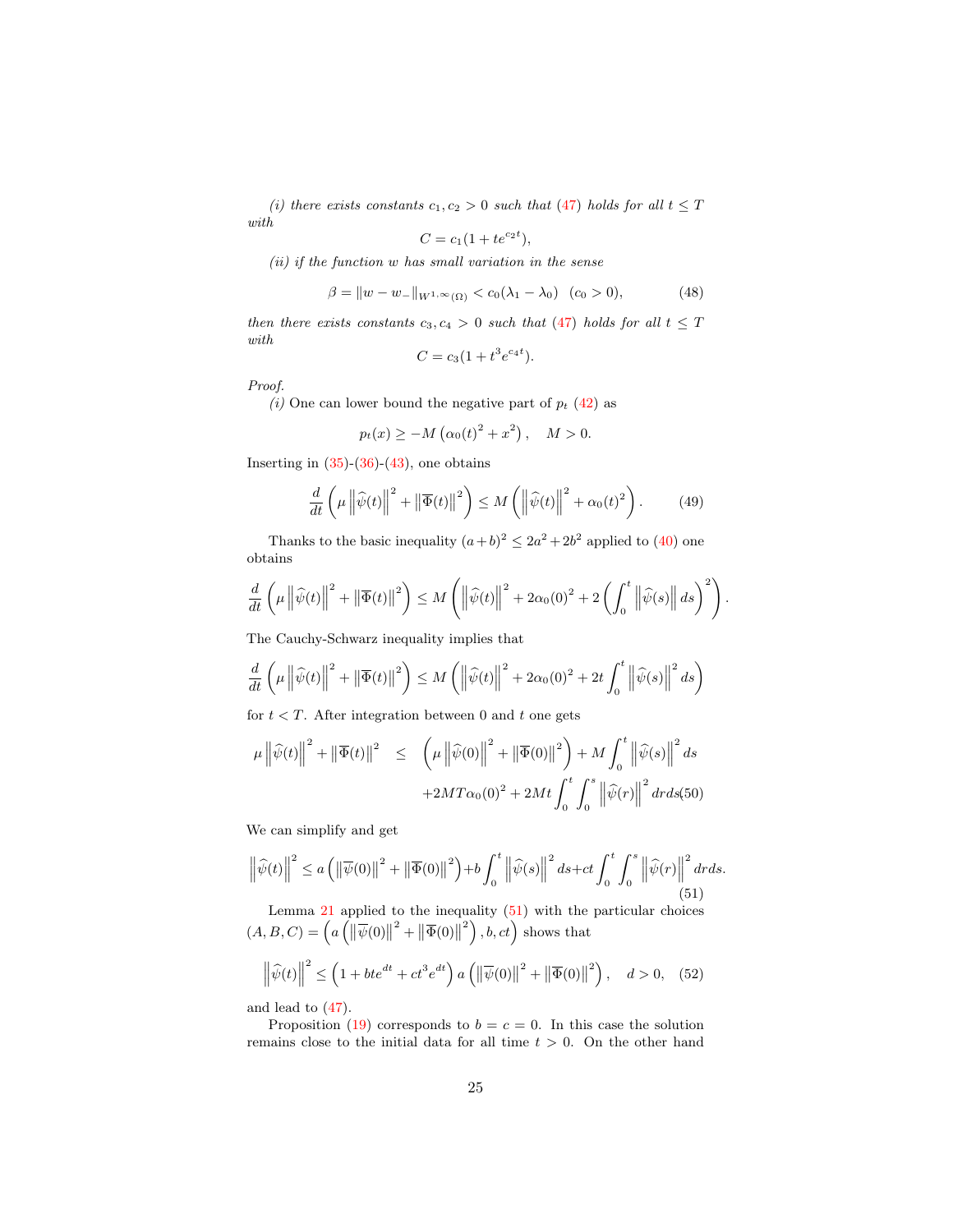the general result with  $(b, c) \neq (0, 0)$  shows the continuity in the sense of Hadamard in  $H_0^1(\Omega)$ , but with an exponential growth of the distance between the initial data and the solution. It is reasonable to infer that if the function  $w$  is non constant, but with small variations, then the solution will remain closer to the initial data, closer than what is predicted by the previous theorem. This is indeed the case.

*(ii)* For a small enough constant  $c_0$ , the dominant coefficient of  $p_t(x)$ is positive:  $C_2\mu - C_3\beta = C_4 > 0$ . Therefore

$$
p_t(x) = C_4 x^2 - C_1 \beta |\alpha_0(t)| x
$$
  
=  $C_4 \left( x - \frac{C_1 \beta |\alpha_0(t)|}{2C_4} \right)^2 - \frac{C_1^2 \beta^2}{4C_4} \alpha_0(t)^2$   
 $\geq -M \alpha_0(t)^2.$ 

One obtains

$$
\frac{d}{dt}\left(\mu \left\|\widehat{\psi}\right\|^2 + \left\|\overline{\Phi}\right\|^2\right) \le M\alpha_0(t)^2\tag{53}
$$

which is a simplification of  $(49)$ . So instead of  $(51)$  one gets

$$
\left\|\widehat{\psi}(t)\right\|^2 \le a \left(\left\|\overline{\psi}(0)\right\|^2 + \left\|\overline{\Phi}(0)\right\|^2\right) + ct \int_0^t \int_0^s \left\|\widehat{\psi}(r)\right\|^2 dr ds.
$$

We now get  $(52)$  with  $b = 0$ . The rest of the proof is evident.

#### $\Box$

#### 6.3 Discussion

The model that we have considered is quite general since the boundary and the density profile are arbitrary. It will be perhaps necessary to modify the model in the future to better fit with the physical setting of the problem, but the main ingredients are already there. The general model is equipped with an energy identity which shows that it fits into the standard formulation of such problems established after the seminal works of Lions [\[15\]](#page-27-5) and Temam [\[21\]](#page-27-6).

The results obtained in the previous section show that the fundamental mode is stable in the sense of Hadamard, and that we control the growth in time of the difference with the initial condition in the case the initial solution is close to the fundamental mode. If the function  $w$  is a constant, then  $p_t(x) \geq 0$ , and

$$
\big\Vert \overline{\psi}(t)\big\Vert_{H_0^1(\Omega)} + \big\Vert \overline{\Phi}(t)\big\Vert_{H_0^1(\Omega)} \leq c_1 \left(\big\Vert \overline{\psi}(0)\big\Vert_{H_0^1(\Omega)} + \big\Vert \overline{\Phi}(0)\big\Vert_{H_0^1(\Omega)}\right)
$$

holds (this is also a consequence of Lemma [19\)](#page-20-2). If compares with the results of the main theorem of this section, it indicates that the dependence in time of

$$
\big\|\overline{\psi}(t)\big\|_{H^1_0(\Omega)}+\big\|\overline{\Phi}(t)\big\|_{H^1_0(\Omega)}
$$

if more important if the function  $w$  is less flat. We do not know if these estimates are optimal. The basic inequality [\(38\)](#page-20-3) plays a crucial role.

The fundamental mode  $u_0$  is non negative (this is a basic result of the spectral theory of coercive operators like the Poisson operator, see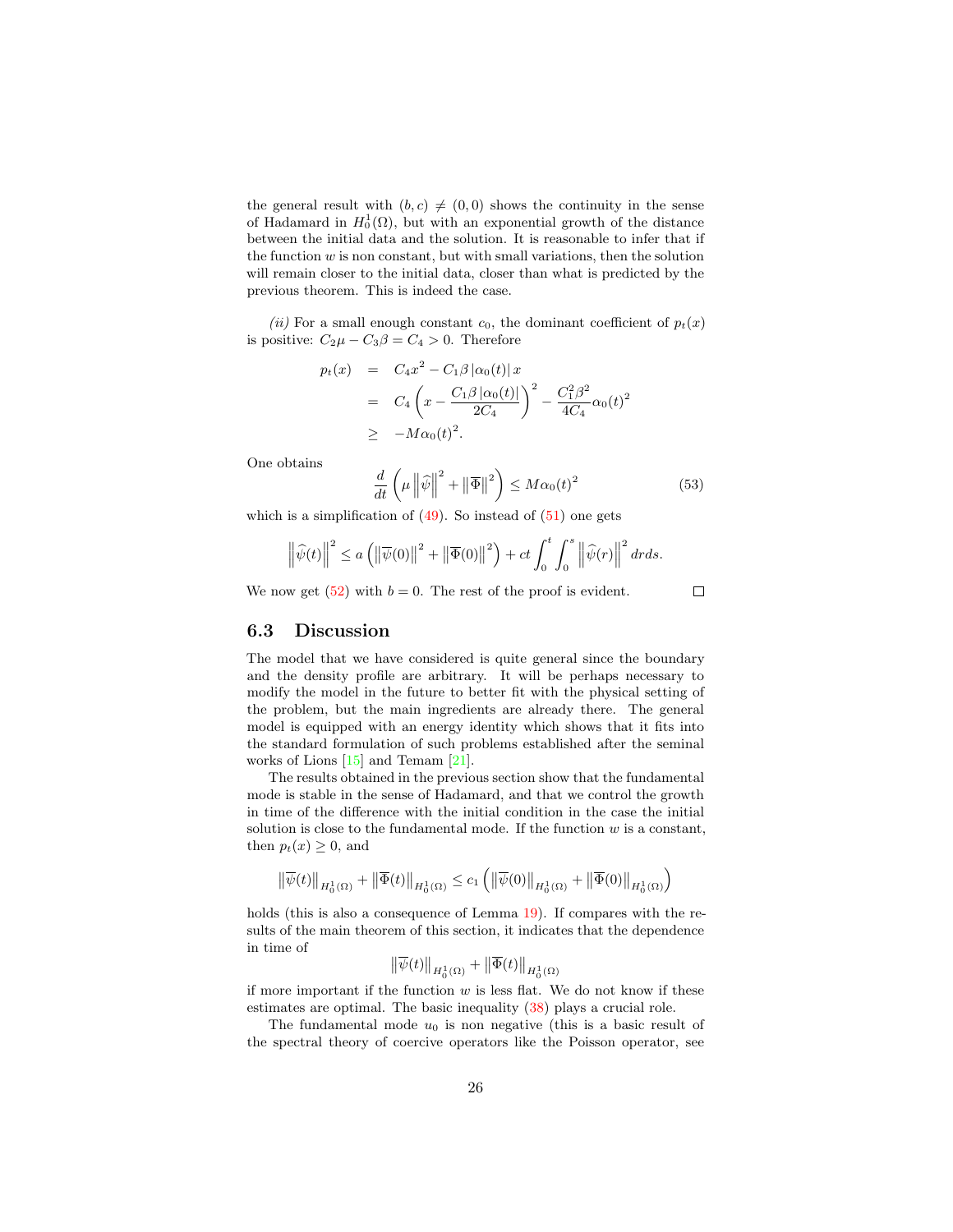[\[1\]](#page-26-11)). Considering the physical situation for the Current Hole which is described in Figure [2,](#page-1-1) one sees that the initial condition of the Current Hole has both signs,  $+$  and  $-$ , that is a mathematical formulation of the problem must consider at least the second mode  $u_1$  as initial solution. It is an open problem nowadays.

## <span id="page-26-11"></span><span id="page-26-4"></span>References

- [1] G. Allaire, Numerical Analysis and Optimization: An Introduction to Mathematical Modelling and Numerical Simulation (Numerical Mathematics and Scientific Computation series), Oxford University Press (2007).
- [2] D. Biskamp, *Nonlinear Magnetohydrodynamics*, Cambridge University Press (1992).
- <span id="page-26-5"></span>[3] S. Briguglio, G. Wad, F. Zonca, C. Kar, Hybrid magnetohydrodynamic-gyrokinetic simulation of toroidal Alfven modes, *Phys. Plasmas* 2 (10), 3711–3723 (1995).
- <span id="page-26-6"></span>[4] S. Briguglio, F. Zonca, and C. Kar, Hybrid magnetohydrodynamic-particle simulation of linear and nonlinear evolution of Alfven modes in tokamaks, *Phys. Plasmas* 5 (9), 3287–3301 (1998).
- <span id="page-26-1"></span>[5] O. Czarny, G. Huysmans, Bézier surfaces and finite elements for MHD simulations, *JCP* 227, 7423–7445 (2008).
- <span id="page-26-8"></span>[6] O. Czarny, G. Huysmans, MHD stability in X-point geometry: simulation of ELMs, *Nucl. Fusion* 47, 659–666 (2007).
- <span id="page-26-7"></span>[7] E. Deriaz, B. Després, G. Faccanoni, K. P. Gostaf, L.-M. Imbert-Gérard, G. Sadaka, R. Sart, Magnetic equations with FreeFem $++$ . The Grad-Shafranov equation and the Current Hole, Report of the EMAFF project at the CEMRACS, in preparation (2010).
- <span id="page-26-10"></span>[8] E. Feireisl, *Dynamics of viscous compressible fluids*, Oxford University Press (2004).
- <span id="page-26-0"></span>[9] J. Freidberg, *Plasma physics and fusion energy*, Cambridge (2007).
- <span id="page-26-3"></span>[10] T. Fujita, T. Oikawa, T. Suzuki, S. Ide, Y. Sakamoto, Y. Koide,T. Hatae, O. Naito, A. Isayama, N. Hayashi, H. Shirai, Plasma Equilibrium and Confinement in a Tokamak with Nearly Zero Central Current Density in JT-60U, *Phys. Rev. Lett.* 87, 24, 245001– 245005 (2001).
- <span id="page-26-9"></span>[11] J.F. Gerbeau, C. Le Bris, T. Lelièvre, *Mathematical methods for the magnetohydrodynamics of liquid metals*, Oxford University Press, USA (2006).
- <span id="page-26-2"></span>[12] G. Huysmans, T.C. Hender, N.C. Hawkes, X. Litaudon, MHD Stability of Advanced Tokamak Scenarios with Reversed Central Current: An Explanation of the "Current Hole", *Phys. Rev. Lett.* 87, 24, 245002–245006 (2001).